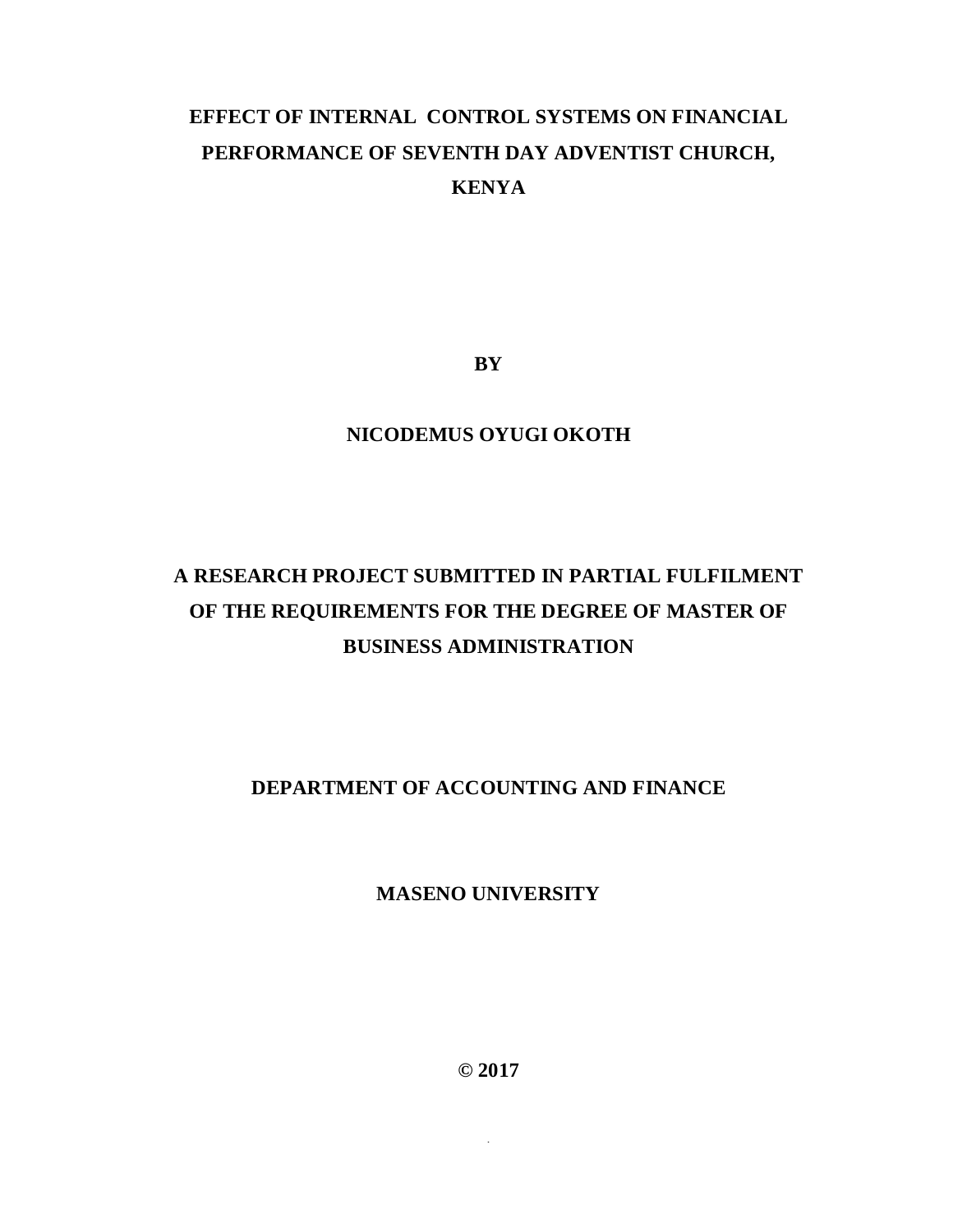### **DECLARATION**

I declare that this research project report has not been presented anywhere for any award and that all sources of information have been acknowledged by means of references.

**Signed:………………………………… Date:……………………………..** NICODEMUS OYUGI OKOTH MBA/BE/6001/2015

#### **APPROVAL**

This research project report has been presented for examination with my approval as the university supervisor.

Dr. Robert B.K. Mule (PhD) Department of Accounting and Finance, Maseno University

**Signed:……………………………….. Date:………………………………..**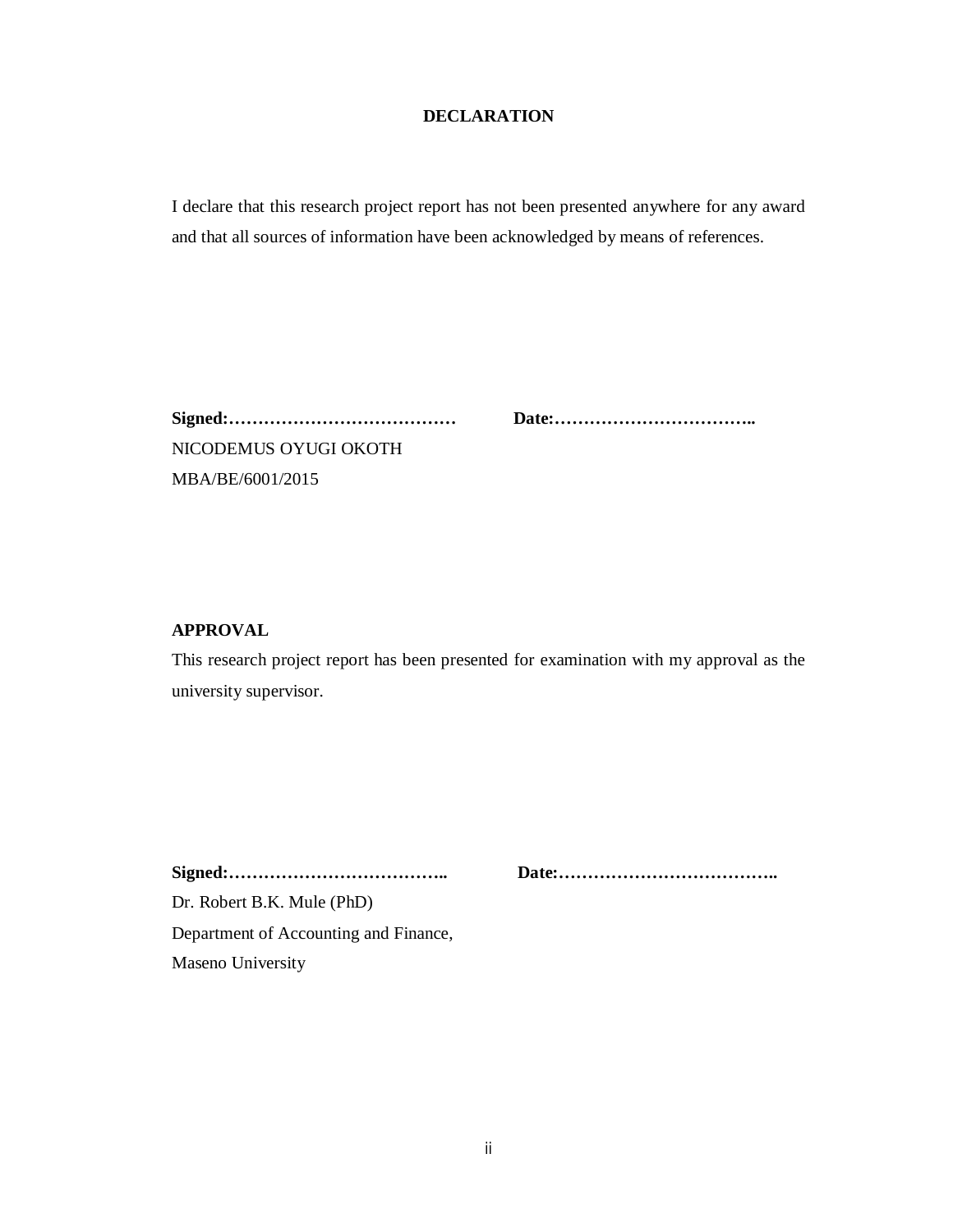### **ACKNOWLEDGEMENT**

I wish to sincerely acknowledge the assistance I have got from colleagues and school of business staff more especially my supervisor, Dr. Mule. His encouragement, mentorship and support inspired me to complete this project on time.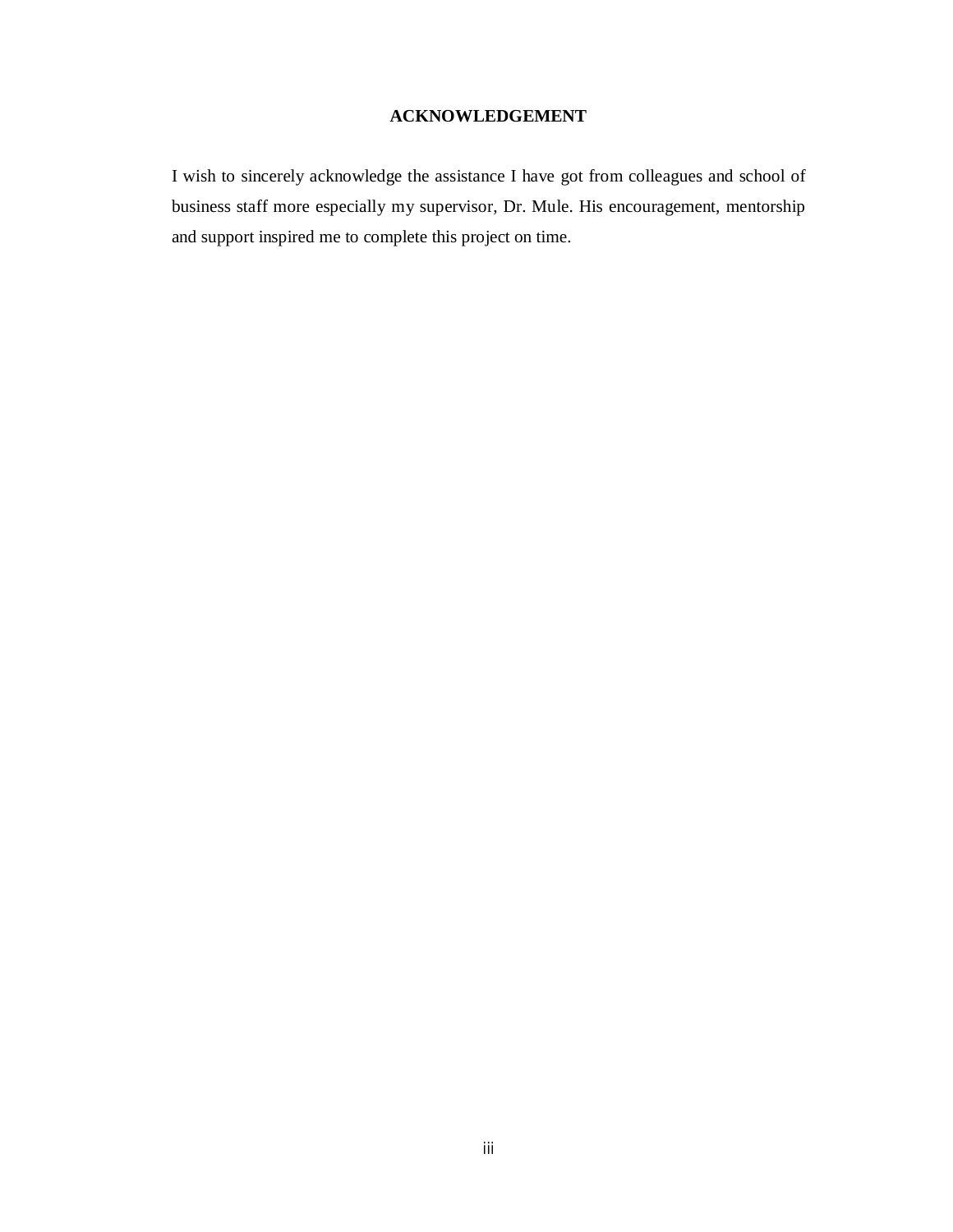## **DEDICATION**

This project report is dedicated to my parents and my immediate family members.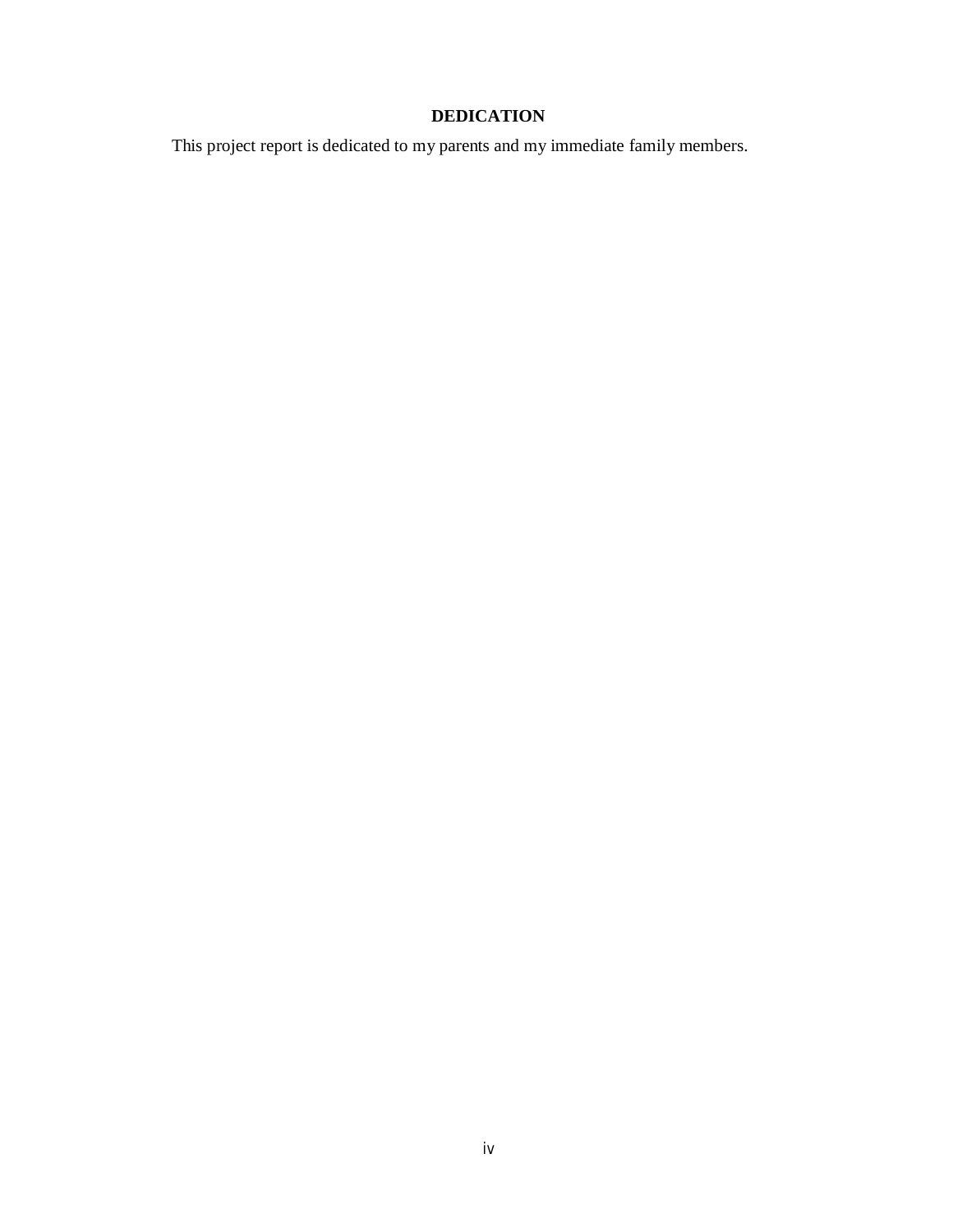#### **ABSTRACT**

Internal controls help prevent errors and irregularities from occurring. If errors or irregularities do occur, internal controls will help ensure they are detected in a timely manner. However,there are financial challenges in Seventh Day Adventist churches (SDA) evidenced by financial statements,there is poor budgetary controls, low liquidity and working capital leves. They are therefore faced with many financial challenges hindering,there mission,vision and growth. Empirical evidence shows that, good internal controls may influence the financial performance of organizations. While past studies indicate contradicting evidence on the influence of internal controls on financial performance,studies on the the the link between review of control environment,review of existence of assets, conduct of annual audit to financial performance in the the seventh Day Adventist church is missing. Therefore,the general objective of this study is to determine effect of internal control systems on financial performance of SDA churches in Kenya. Specific objective of the study were to; determine the relationship between review of the control environments and financial performance; establish the association between the review of existence of assets and financial performance of SDA church and establish the relationship between conduct of annual audit and financial performance of SDA church. The study was anchored on the systems theory, and lending credibility theory. Corelation research design was employed. The study target population was all the 200 employees of the centre. Stratified random sampling was used to select 67 respondents for the study. Both primary data collected using questionaires and secondary data collected using review. Inferential statistics using pearson correlation analysis was used to anaylize data.The findings were that indicates that review of control environment and financial performance had a positive and significant association ( $r = .457$ ,  $p = .000$ ) implying that review of control environment leads to improved financial performance; review of existence of assets had a positive and significant association with financial performance  $(r = .441, p = .000)$  meaning that review of assets leads to improved financial performance and conduct of annual audit and financial performance had a positive and significant association ( $r = 0.256$ ,  $p = 0.000$ ). The data is presented in tables and figures. The findings of the study may benefit policy makers in new policy formulation, investors on how to partner with the fund and future researchers in the area internal control systems in relation to financial performance.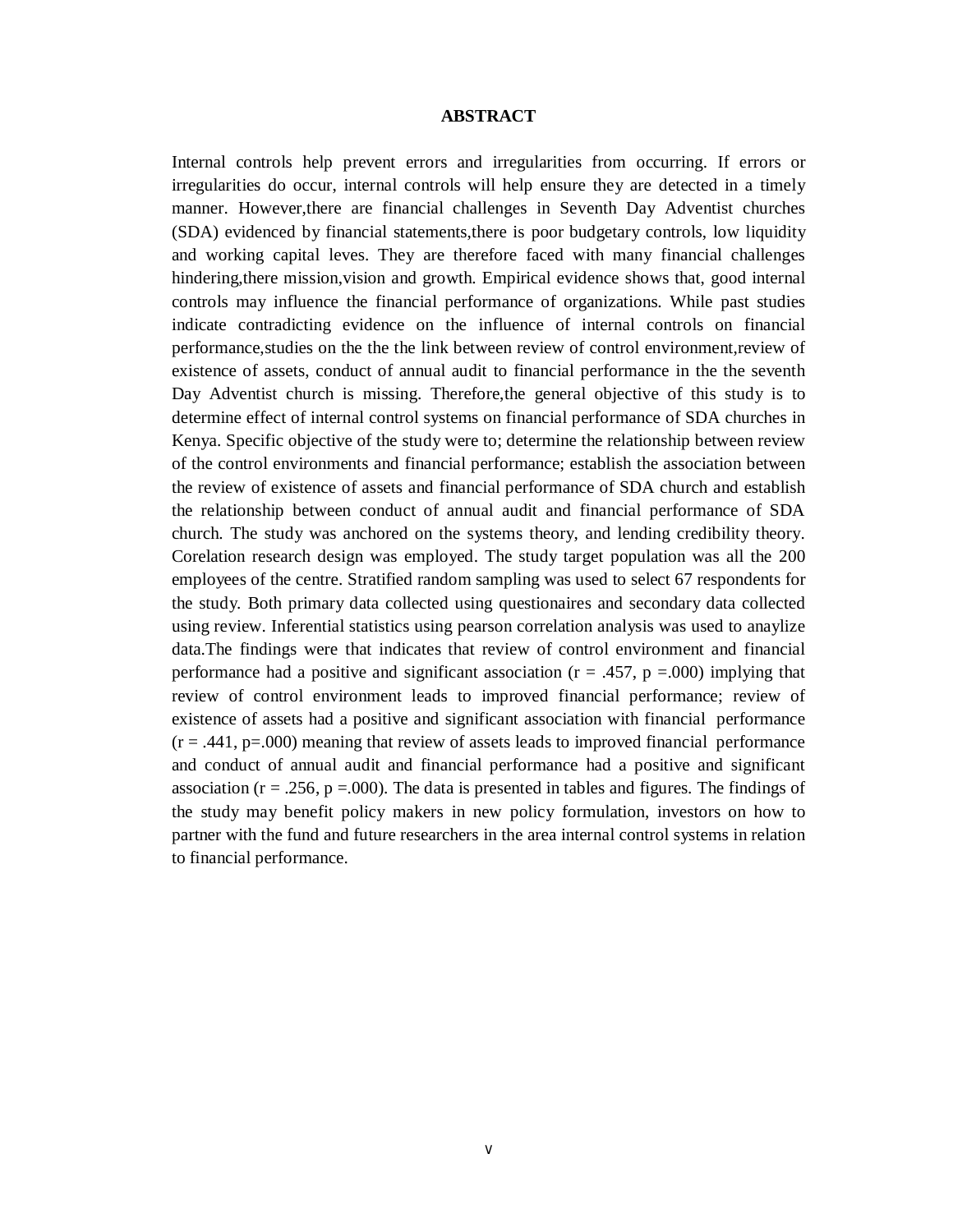## **TABLE OF CONTENTS**

| Relationship between reviewing the Control environment and Financial<br>2.3.1 |
|-------------------------------------------------------------------------------|
|                                                                               |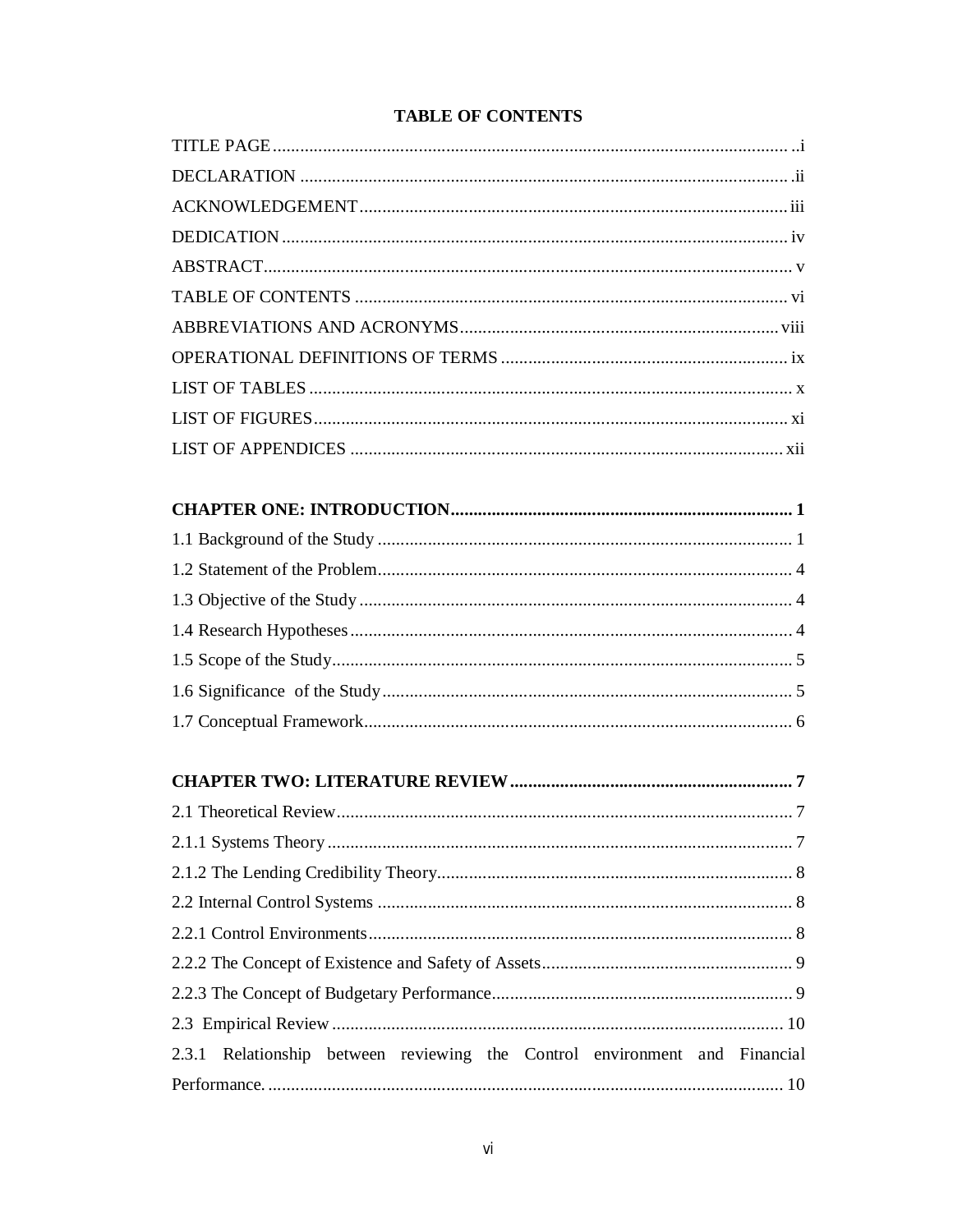| 2.3.2 Relationship between the Reviewing of Existence of Assets and Financial    |  |  |  |  |  |
|----------------------------------------------------------------------------------|--|--|--|--|--|
|                                                                                  |  |  |  |  |  |
| 2.3.3 Relationship between Conduct of Annual Audit and Financial Performance  13 |  |  |  |  |  |

### **CHAPTER FOUR: RESULTS AND DISCUSSIONS ............................................... 19**

| 4.3: Relationship between review of the Control Environment and Financial of SDA     |  |
|--------------------------------------------------------------------------------------|--|
|                                                                                      |  |
| 4.4: Association between the Review of Existence of Assets and Financial Performance |  |
|                                                                                      |  |
| 4.5: Relationship between Conduct of Annual Audit and Financial Performance of SDA   |  |
|                                                                                      |  |

| CHAPTER FIVE: SUMMARY OF FINDINGS, CONCLUSIONS AND |  |  |  |
|----------------------------------------------------|--|--|--|
|                                                    |  |  |  |
|                                                    |  |  |  |
|                                                    |  |  |  |
|                                                    |  |  |  |
|                                                    |  |  |  |
|                                                    |  |  |  |
|                                                    |  |  |  |
|                                                    |  |  |  |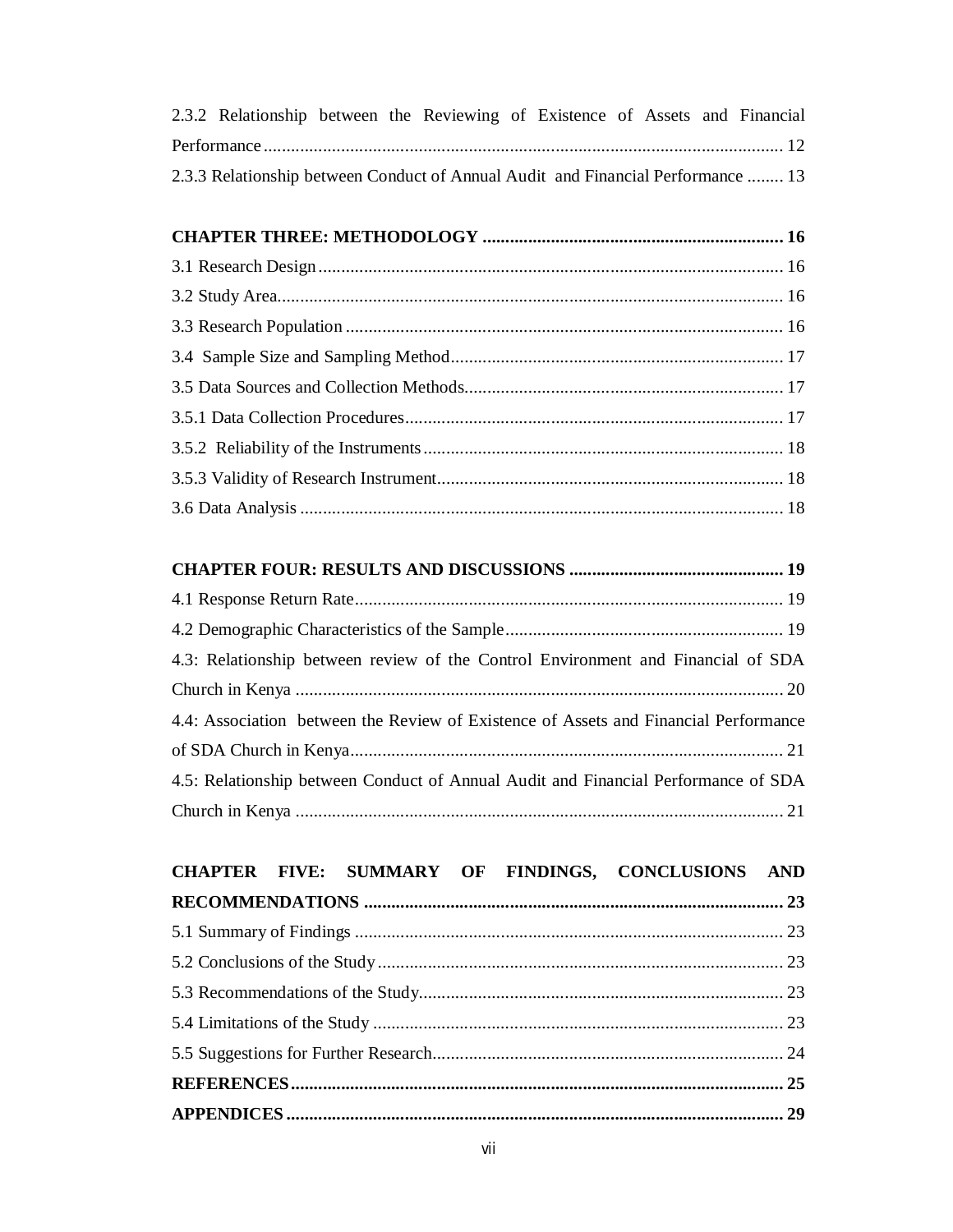## **ABBREVIATIONS AND ACRONYMS**

| <b>SDA</b>  | Seventh Day Adventist                 |
|-------------|---------------------------------------|
| <b>WKUC</b> | West Kenya Union Conference           |
| <b>KLC</b>  | Kenya Lake Conference                 |
| <b>NWKC</b> | North West Kenya Conference           |
| <b>GRVC</b> | <b>Greater Rift Valley Conference</b> |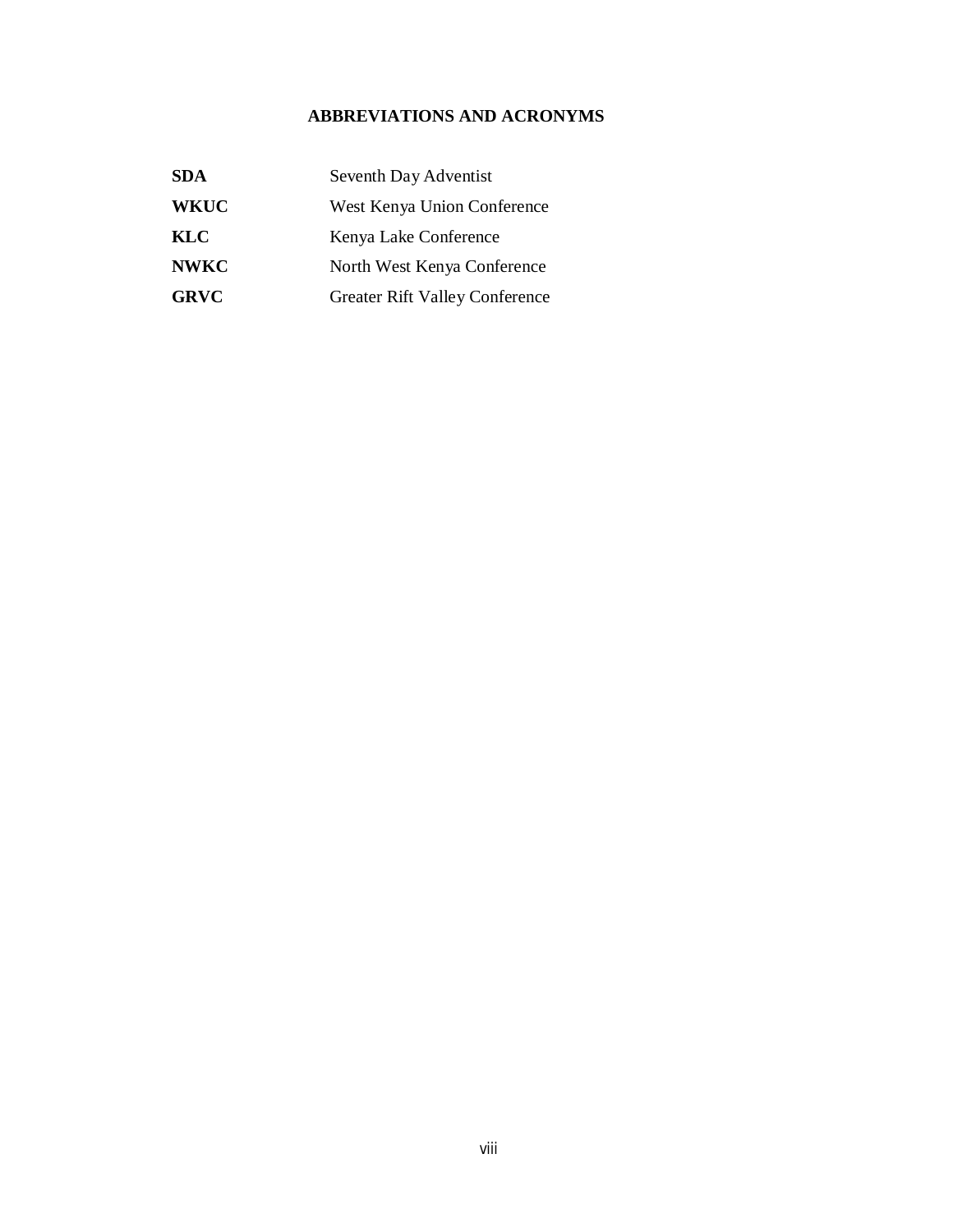#### **OPERATIONAL DEFINITIONS OF TERMS**

**Local Conference -** Group of churches put togather under one local administration

**Union Conference -** Administrative unit overseeing Local Conferences of SDA churches

**Internal control sytems -** A system of internal control refers to the process by which organizations maintain environments that encourage incorruptibility and deter fraudulent activities by management and employees

**Financial performance -** Financial performance is a subjective measure of how well a firm can use assets from its primary mode of business and generate revenues. This term is also used as a general measure of a firm's overall financial health over a given period of time, and can be used to compare similar firms across the same industry or to compare industries or sectors in aggregation

**Verification of Existense, Custody and Safety of Assets -** Assets verification involves physical verification of assets acquired through a budget and specifying the locations where they are held and and the ones responsible for their possession and also confirmation that they are disclosed in financial statements.

**Reviewng of Government process -** This refers to reviewing of structures and processes that are designed to ensure accountability, transparency responsiveness, rule of law, stability, equity and incluvesiveness, empowerment, and broad based particitaions are in place

**Conducting value for money Audit -** This is an independent evidence-based investigation which examines and reports on whether economy, effectiveness and efficiencny has been achieved.Confirmation whether completed projects conform to budgetary allocations.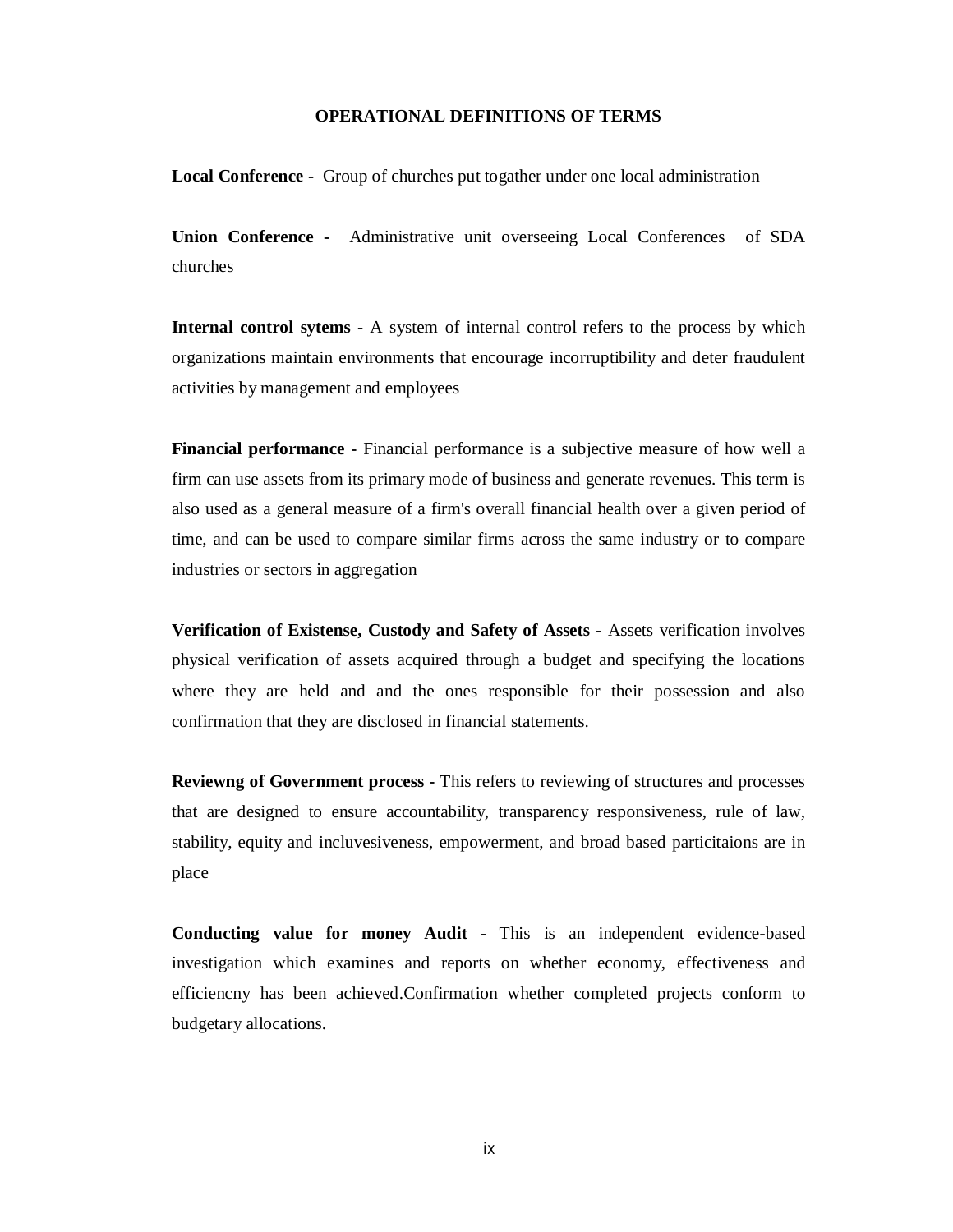### **LIST OF TABLES**

| Table 3.3: Pilot test results using Cronbach's Alpha Reliability Test  18              |
|----------------------------------------------------------------------------------------|
|                                                                                        |
|                                                                                        |
| Table 4.3: Correlations of Review of Control Environment and Financial Performance. 20 |
| Table 4.4: Correlations of Review of Existence of Assets and Financial Performance 21  |
| Table 4.5: Correlations of Conduct of Annual Audit and Financial Performance  22       |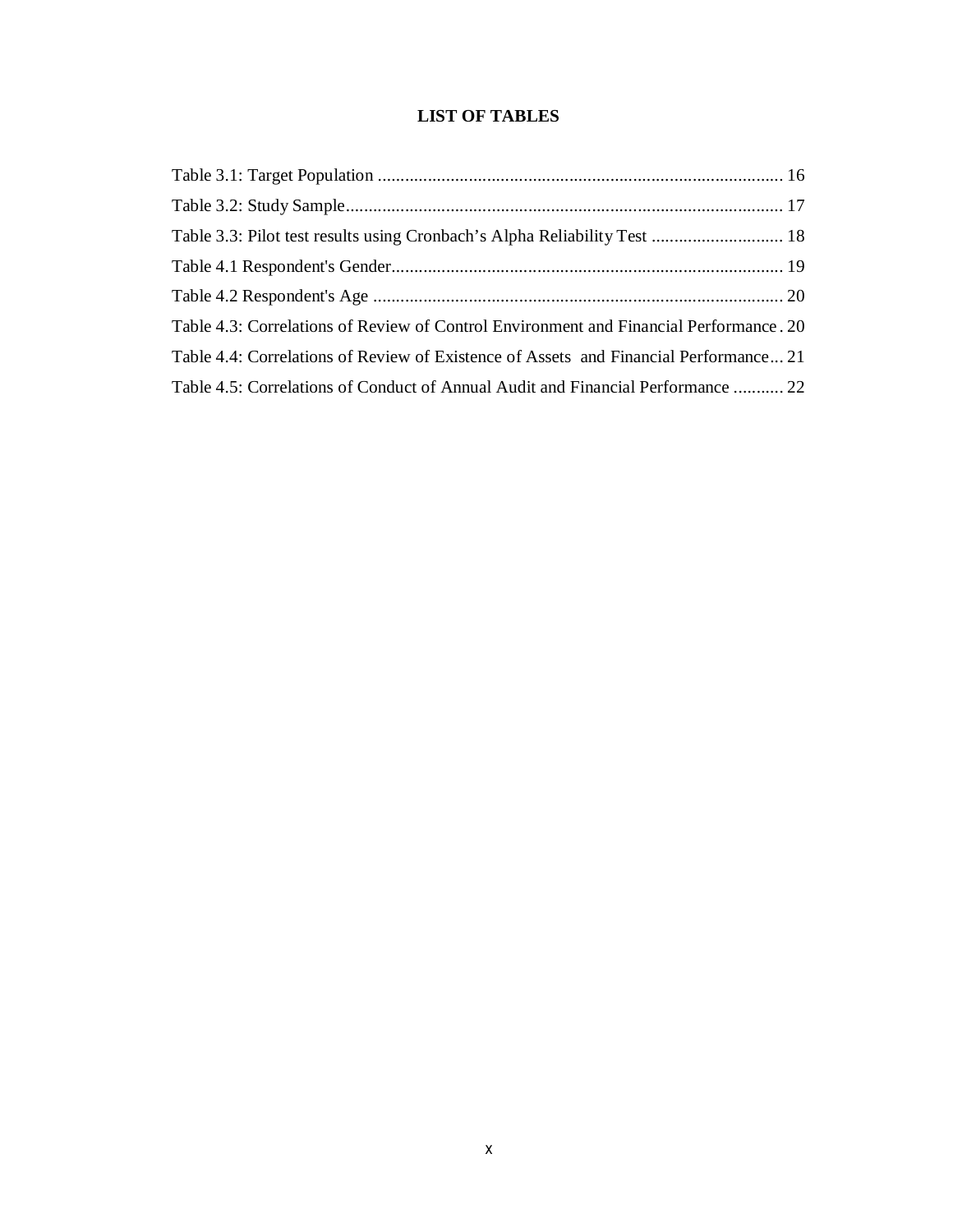## **LIST OF FIGURES**

Figure 1.1: Internal Control System and Financial Performance Relationship .................. 6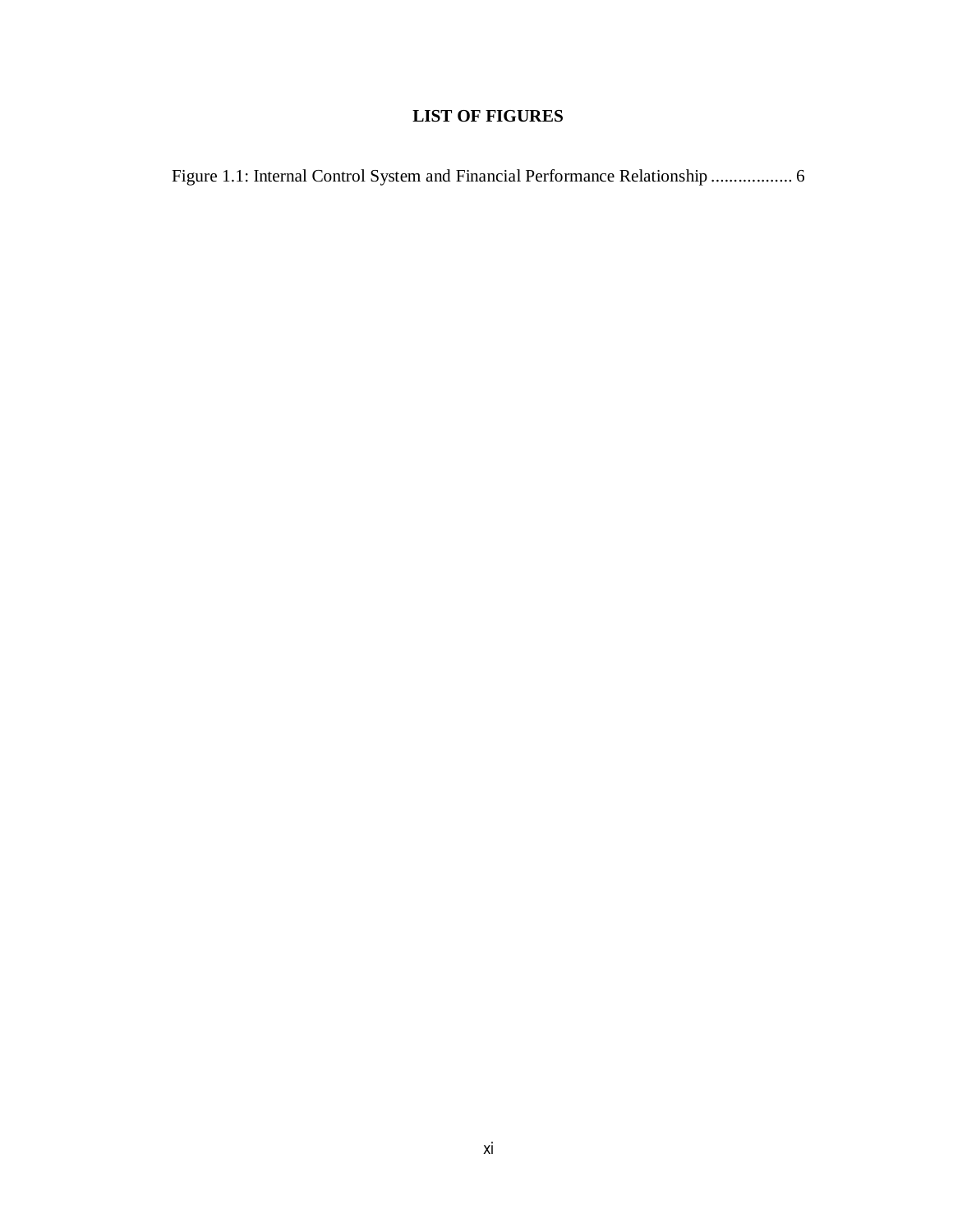## **LIST OF APPENDICES**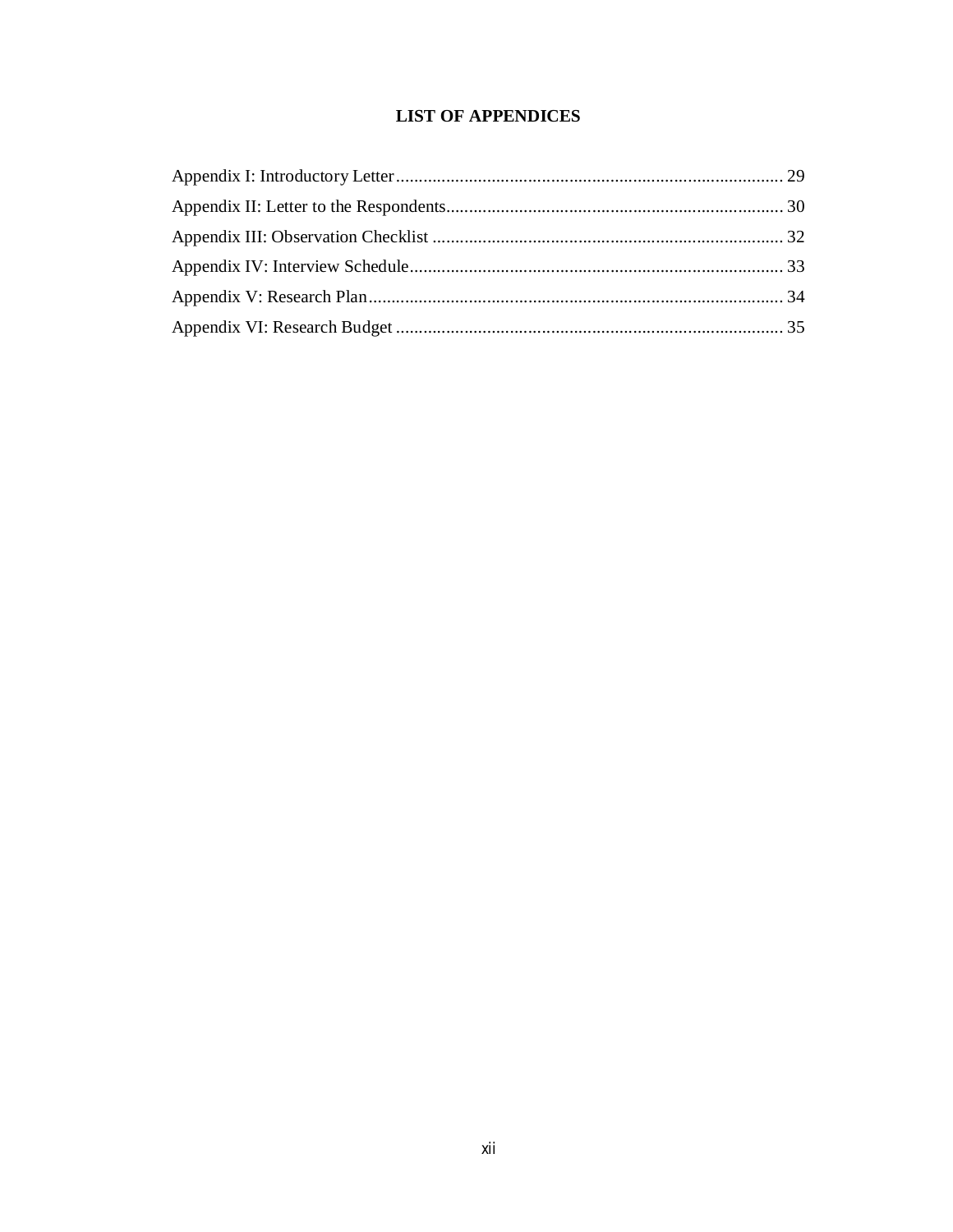## **CHAPTER ONE INTRODUCTION**

This chapter provides the background of the study, the problem statement, the research objectives and research questions. It also provides the scope and justification of the study and conceptual framework.

#### **1.1 Background of the Study**

In modern world spiritual nourishment is adequately required to nature citizens, a country where Christianity is fully practiced, is said to be free from wars and any other misconduct, and therefore ever peacefull. SDA church as a society is one the churches with responsibility of nourishing the world spiritually. However it faces some financial challenges to meet her obligations, it can not evangelise to other unentered areas of the world efficiently, from the financial records, there liquidity level, does not meet thresholds.The theory underpinning this study is systems theory. Theory propounded by Ludwig Von (1968) based on the premise that real systems are open to, and interact with, their environments, and that they can acquire qualitatively new properties through emergence, resulting in continual evolution.

These information asymmetries result is varying costs of internal control systems on financial performance. They proposed that firms seek to overcome problem of undervaluation arising from internal control systems in place. Internal control mechanisms affects financial performance. Miller and Midiliani however proposed that internal controls systems indeed is determining factor in financial performance. Internal control refers to systems employed in running the business, it is important in any business for it defines how the opertaions should be carried out in a clearer manner for better achievemnts of organizations goals.

There are various source of internal cotrols in an organizations, that includes, Working policy, Organogram, Budget, internal control documents, Procurements policy document. Achievement of good internal controls is realized when the organization achieves her goals from time to time and constant growth. However this can only be realized by management put in place, by so making important decesion for the betterment of organizations (James,2015)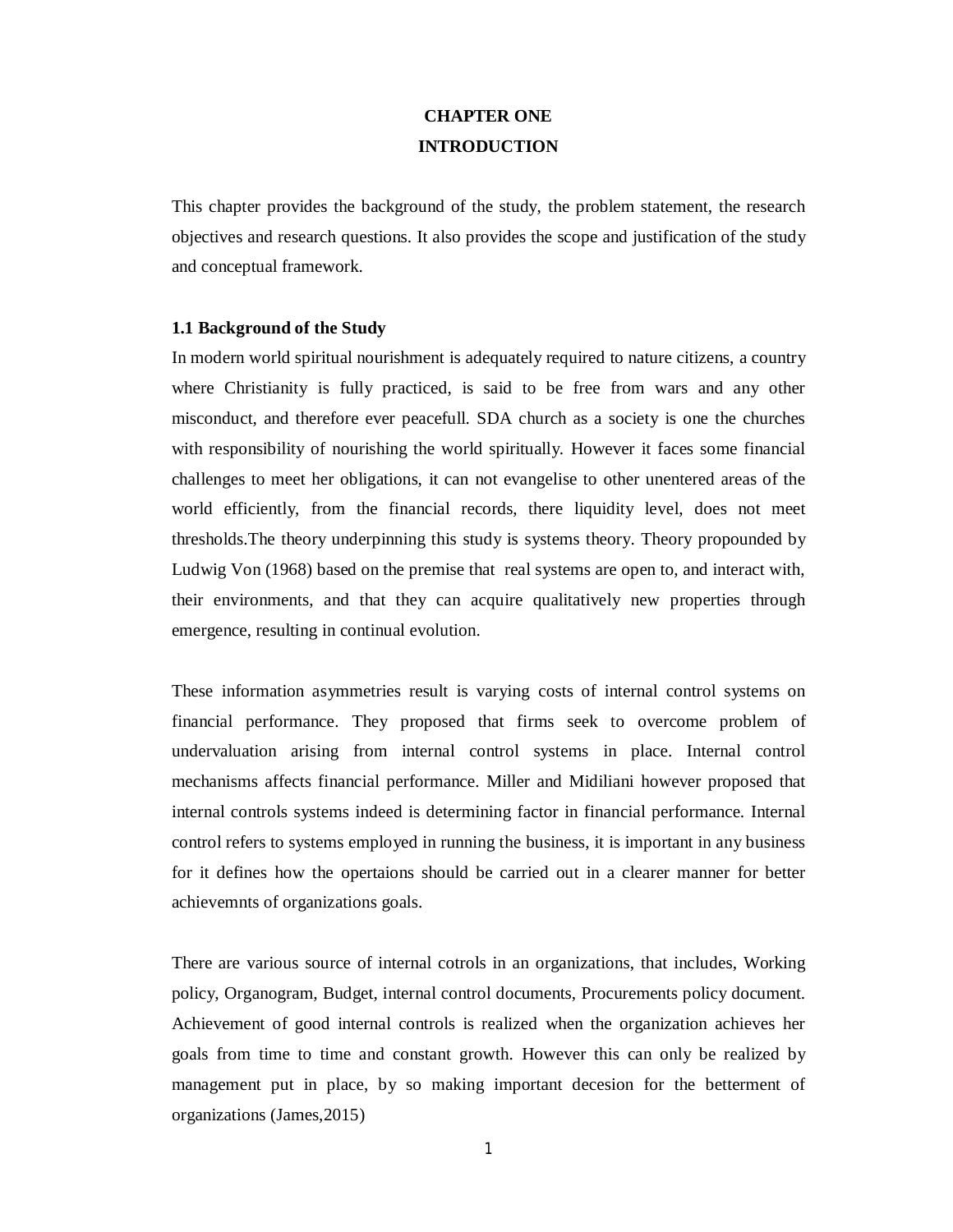Internal control as "Comprising the plan of an organization and all the co-ordinate methods and measures adopted within a business to safeguard its assets, check the accuracy and reliability of its accounting data, prorate operational efficiency and adherence to prescribed managerial policies." The definition of internal control is divided into financial internal control and non-financial (administrative) internal control.Financial internal control pertains to financial activities and may be exemplified by controls over company's cash receipts and payments financing operations and company's management of receipts and payments.Non-financial internal control on the other hand deals with activities that are indirectly financial in nature i.e. controls over company's personnel section and its operations, fixed assets controls and even controls over laid down procedures Reid and (Ashelby 2012).

Performance is an evaluation judgment passed on a process or activity based on the benefits it has produced. Activities of accompany can be evaluated in terms of financial performance, quality of service and products satisfied customers,market performance, research and development. Cunningham (2013) states that internal control systems begin as internal processes with the positive goal of helping a corporation meet its set objectives. Management primarily provides oversight activity; it sets the entity's objectives and has overall responsibility over the ICS. Internal controls are an integral part of any organization's financial and business policies and procedures. Internal controls consist of all the measures taken by the organization for the purpose of; protecting its resources against waste, fraud and inefficiency; ensuring accuracy and reliability of accounting and operating data; ensuring compliance with the policies of the organization; evaluating the level of performance in all organizational units of the organization. ICS are applicable to each organization in relation to key risks and are embedded within the operations and not treated as a separate exercise.

ICS should be able to respond to changing risks within and outside the company and they are a means to an end, not an end itself . Cunningham (2012), further states that Internal controls are effected by people not merely policy manuals and forms, but people functioning at every level of the institution. Internal control only provides reasonable assurance to the firm's leaders regarding achievement of operational, financial reporting and compliance objectives; promoting orderly, economical, efficient and effective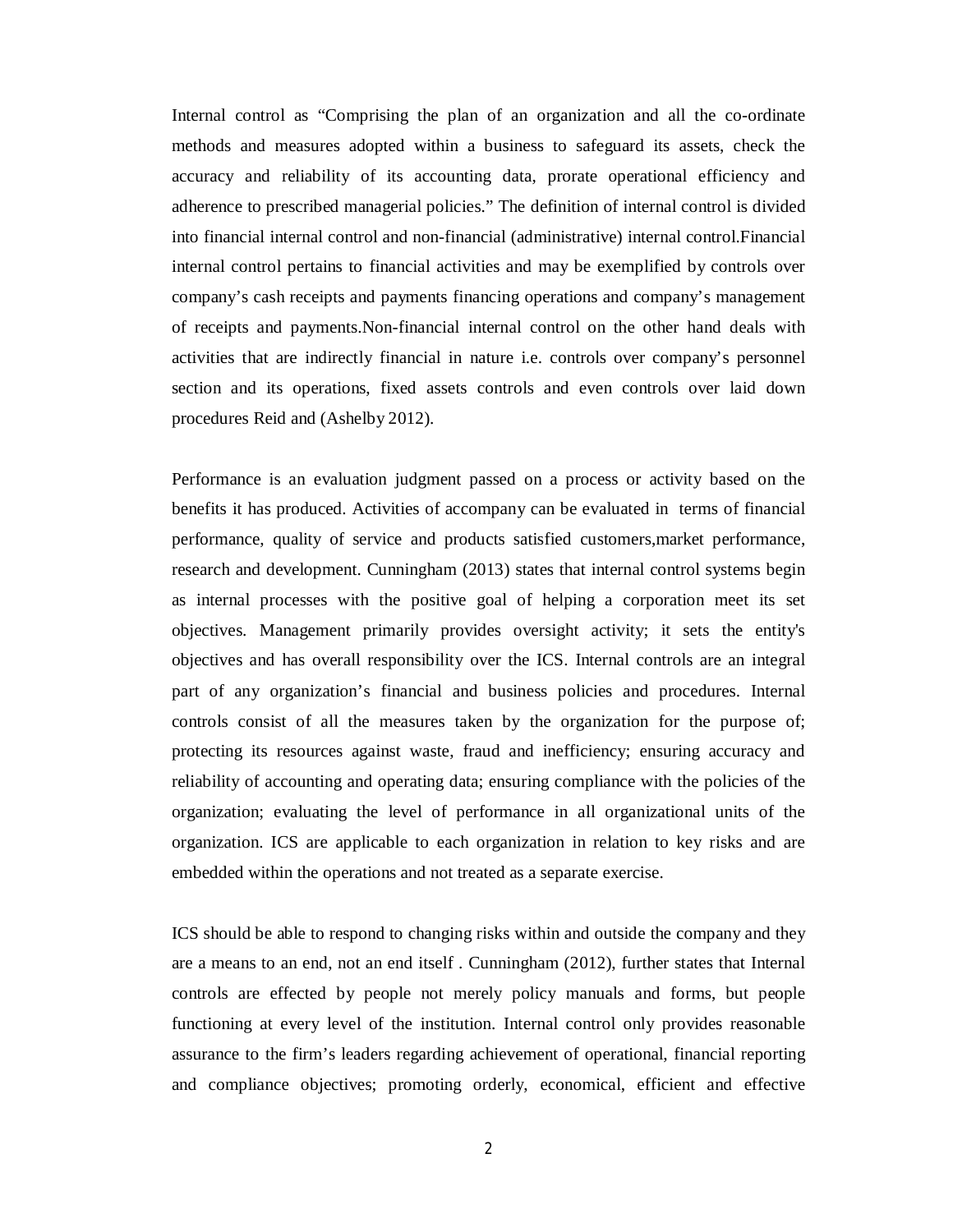operations; safeguarding resources against loss due to waste, abuse, mismanagement, errors and fraud.

Financial performance can be evaluated in terms of Return on equity (ROE), return on net asset (RONA), asset turn over (ATO) (James and John 2015) Seventh day advnetist as church is an organizations that deals with spiritual nourishment of souls based to the believers of her doctrines as a church.The financial support is got from tithe oand offerings donated by local church members,and is administered by higher body called Conferences, Conferences are groups of churches put togather under one administrations in regions. The concept is not new it started early enough in 1906 here in Kenya.Since the administration of church funds are different depending with people concerned, church operations and developemts are done differently,it implies that ,there are a time when some business are not doing well and are not reaching out for souls as need may be.Sunji, N and Ogollah, K. (2015) in their study,influence of unrelated diversification strategy componets on corporate performance:A case of Churches in Kenya found that when churches expand their membership, and activities to other sectors,where environmental uncertainties is reduced and soul reachment is high, the chance of spreading the gospel is greatly increased and cash flows become more reliable.

Mawanda (2012) conducted a research on effects of internal control systems on financial performance in SDA institution of higher learning, Baraton Kenya. In his study he investigated and sought to establish the relationship between internal control systems and financial performance in Baraton University. Internal controls were looked at from the perspective of Control Environment, Internal Audit and Control Activities whereas Financial performance focused on Liquidity, Accountability and Reporting as the measures of Financial performance. The Researcher set out to establish the causes of persistent poor financial performance from the perspective of internal controls. The study established an insignificant relationship between internal control system and financial performance.The sole purpose of the study is to determine effect of internal control on financial performance of Seventh Day Adventist churches in Kenya.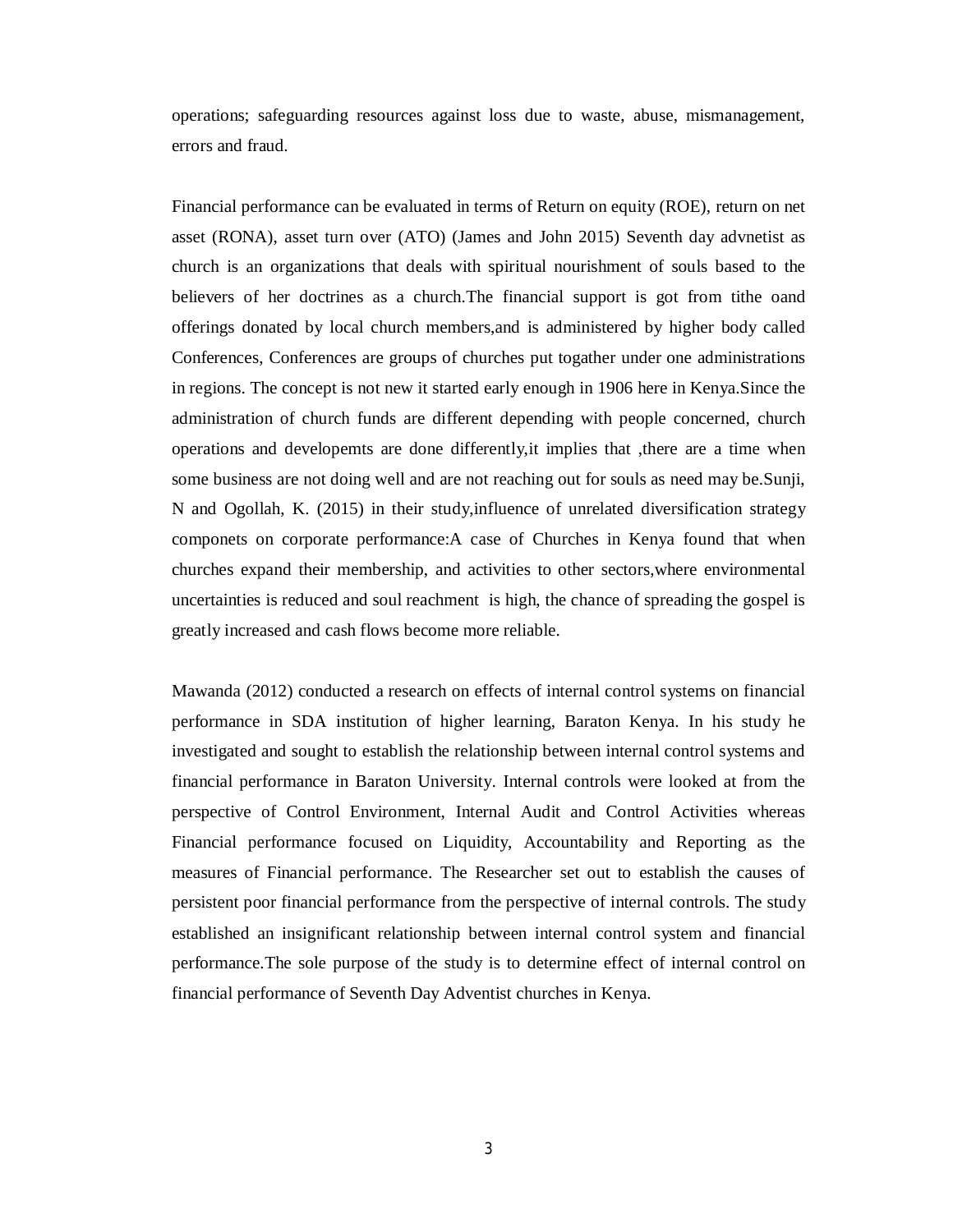#### **1.2 Statement of the Problem**

An appropriate internal control systems is the only way to deal with financial performance in an organization. SDA church play an important role in spiritual growth not only in Kenya but entire world. They are faced with financial challenges hindering them from discharging their roles as stipulated in their policies, because of internal control systems. Efforts to revive back financial challenged organizations have always focused on internal control monitoring. Differnt scholars have proposed that internal control measures have benefited organizations, and these organizations have always realized their goal. However the financial statement of December 2016 SDA church KLC shows budget varience, negative gowth and low financial indicators levels, this depicts poor budgetary contols and financial managent.Researchers have carried out studies on the interplay between internal controls and financial performance. However given variety of measures of liquidation and profitability,industrial differences, and contextual differences, the study has not been exhaustive.This study therefore seeks to determine the effects of internal controls on financial performance of SDA churches in Kenya.

#### **1.3 Objective of the Study**

The main objective of the study was to establish the effect of internal control systems on financial performance of SDA church, Kenya

Specific objectives of the study were to:

- 1. Determine the relationship between review of the control environment and financial of SDA church in Kenya.
- 2. Establish the association between the review of existence of assets and financial performance of SDA church in Kenya.
- 3. Determine the relationship between conduct of annual audit and financial performance of SDA church in Kenya.

#### **1.4 Research Hypotheses**

The study was guided by the following research hypotheses:

- **H01:** Review of control environment has no relationship with financial performance of SDA church in Kenya.
- **H02:** The review of existence of assets has no association with financial performance of SDA church in Kenya.
- **H03:** Conduct of annual audit has no relationship with financial performance of SDA church in Kenya.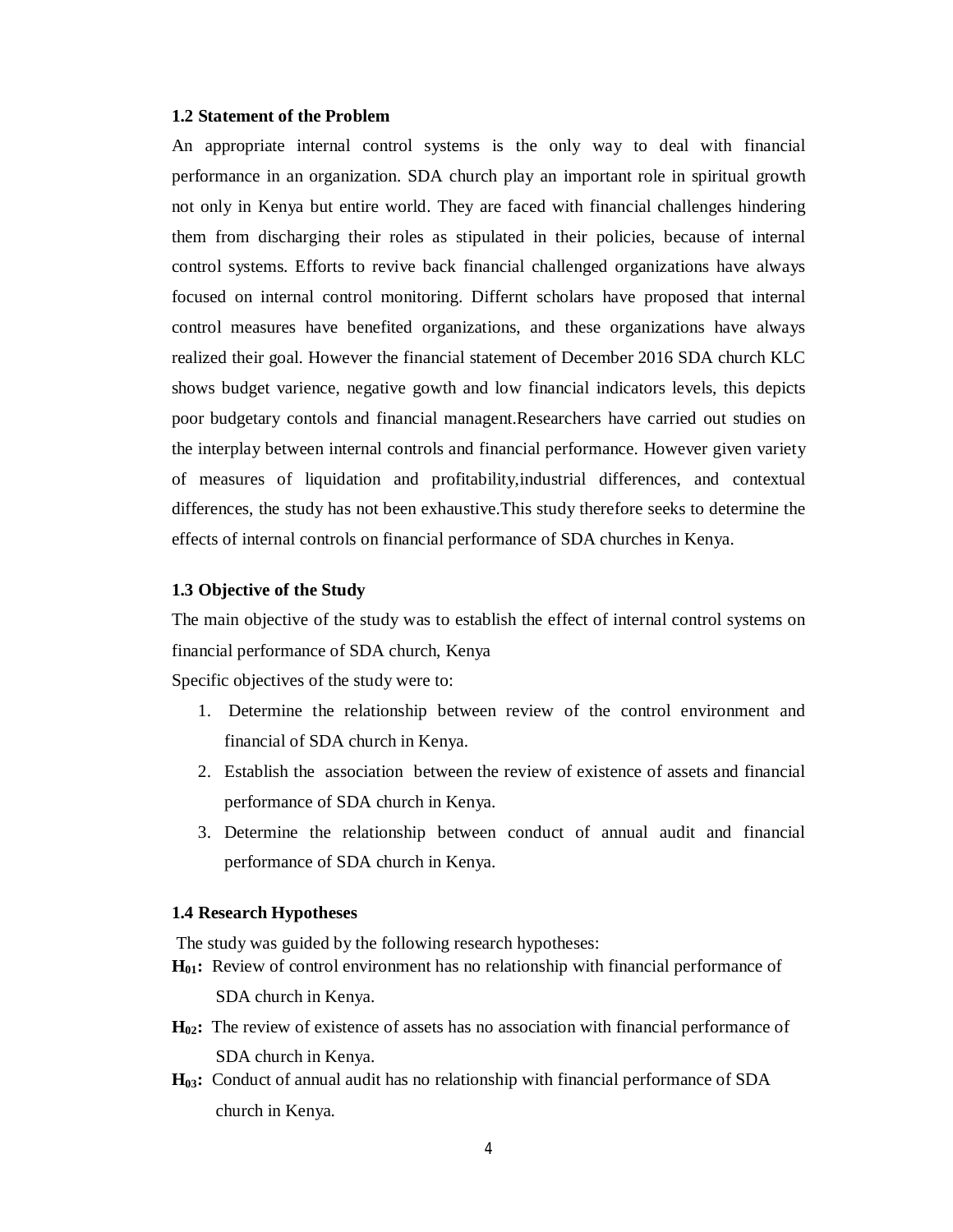#### **1.5 Scope of the Study**

Seventh Day Adventsist is a world church with her highest administration office in United States of America.The study is focused on internal controls as one of the components financial performance and it affects performance of the church organizations.The study scope is limited to SDA church WKUC in Kenya as an admistrative unit, which consnsit of five organizations that is Kenya Lake Conference, Ranen Conference, Greater Rift Valley Conference and North West Kenya Conference). Both secondary and primary data for the period ending December 2016 SDA church KLC financial statement was used.

#### **1.6 Significance of the Study**

This study is of interest to academicians and future researchers who will be undertaking other researches related to this. This is because it increases their knowledge on internal control and provides the necessary information to be incorporated into their work. This study will effectively strengthen God's work in Kenya. Knowldge of internal control on financial performance will enhance effectiveness of internal control.This will ensure a balanced liquidity position in the church organizations in Kenya.It may also control provision for doubtful debts,costs resulting from debtors. Furthermore the study helps to inculcate scientific and deductive thinking and promotes the development of logical habits and thinking by all staff in the organization and further form basis for further research in the field of finance.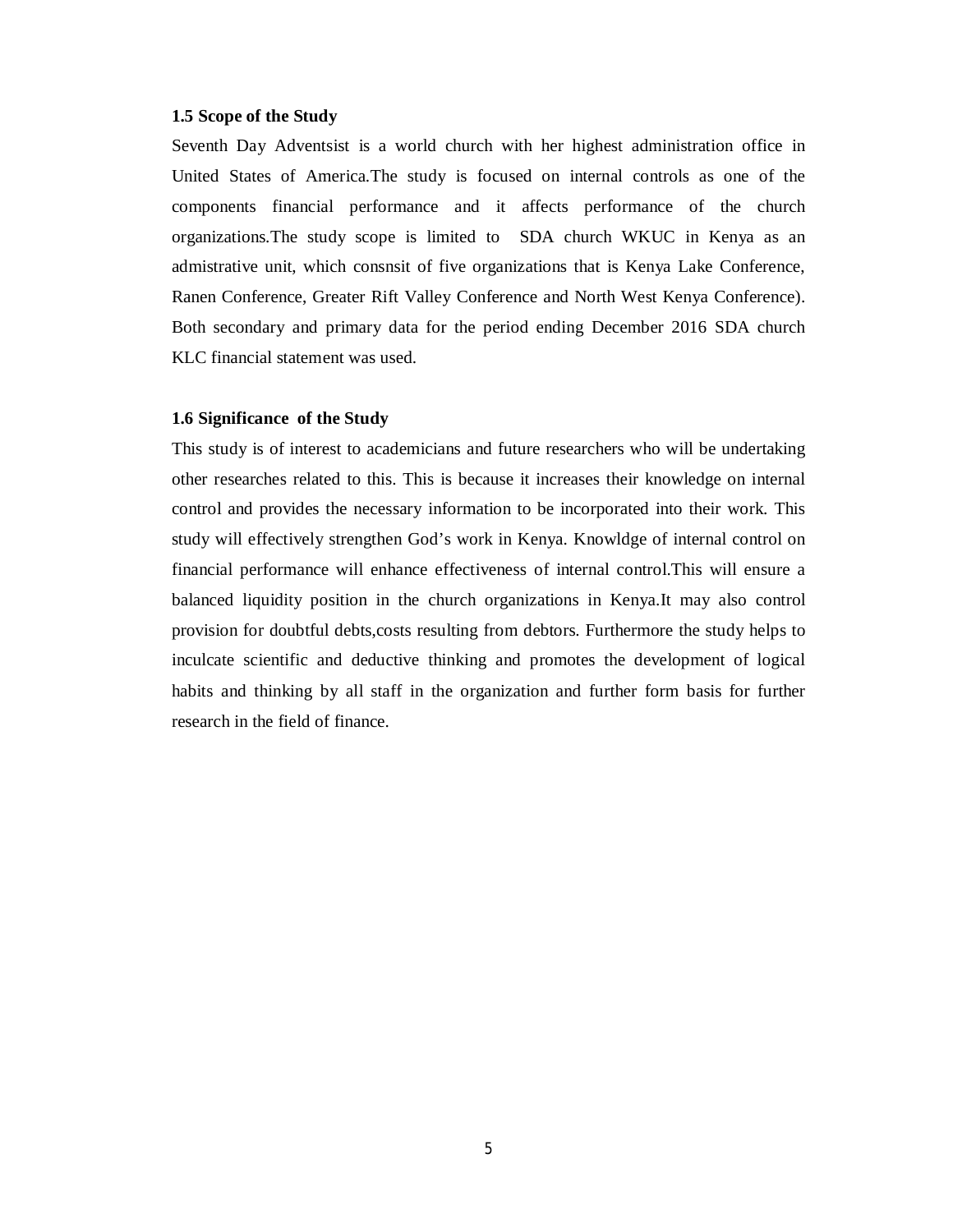### **1.7 Conceptual Framework**

### ׇ֧֬ **Internal Controls Systems:** • Control environment Verification of existence, custody of assets • Information and communication **Financial Performance**  • Liquidity growth • Revenue growth • Return on capital • Timely service or production **Independent Variable Dependent Variable**

### **Figure 1.1: Internal Control System and Financial Performance Relationship**

Source: Adopted from Glendinning (1932).

The conceptual frame work for the present study is adapted from a study by Glending (1932). This diagrammatic representation shows the effect of internal control systems on financial performance of SDA churches.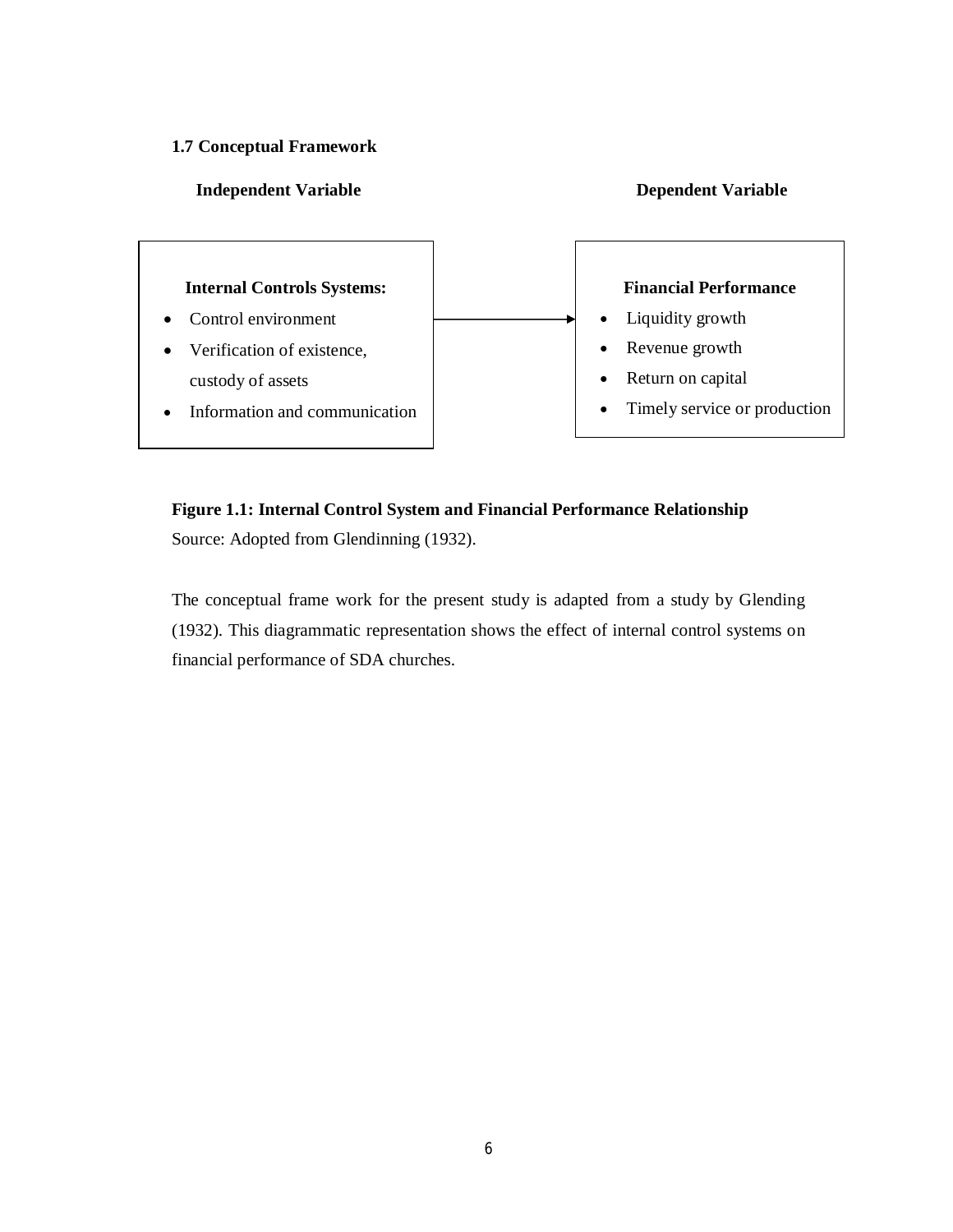## **CHAPTER TWO LITERATURE REVIEW**

This chapter presents the theoretical,conceptual and contextual literature and empirical review of the related literature on the subject under study. The chapter is organized according to the specific objectives in order to address the research problem. The theory under review is systems theory and lending credibility thoery. Finally, the section developed on the gaps that a rose from this literature and then summary.

#### **2.1 Theoretical Review**

#### **2.1.1 Systems Theory**

The theory underpinning this study is systems theory. Theory propounded by Ludwig Von (1968) based on the premise that real systems are open to, and interact with, their environments, and that they can acquire qualitatively new properties through emergence, resulting in continual evolution.

They proposed that firms seek to overcome problem of performance arising from internal control systems in place. When Internal control systems is overridden by management, error or fraud cannot be easily detected and rectified,that in the long run results to poor financial performance. Systems theory is used to describe the relationships between the context and structure of internal control effectiveness and organizational performance, especially reliability of financial reporting as so in that respect systems theory is even more relevant.

Empirical study suggests that internal control systems with internal auditors who are specialized and higher in internal audit ability will achieve internal control effectiveness analysis and that the firm will benefit from the organizational effectiveness via internal control systems efficiency, Cadez and Guilding (2013). The systems theory is significant to the study in that SDA churches are in dire need if internal control systems so as to aid in not only growth, development,but also mssion achievements.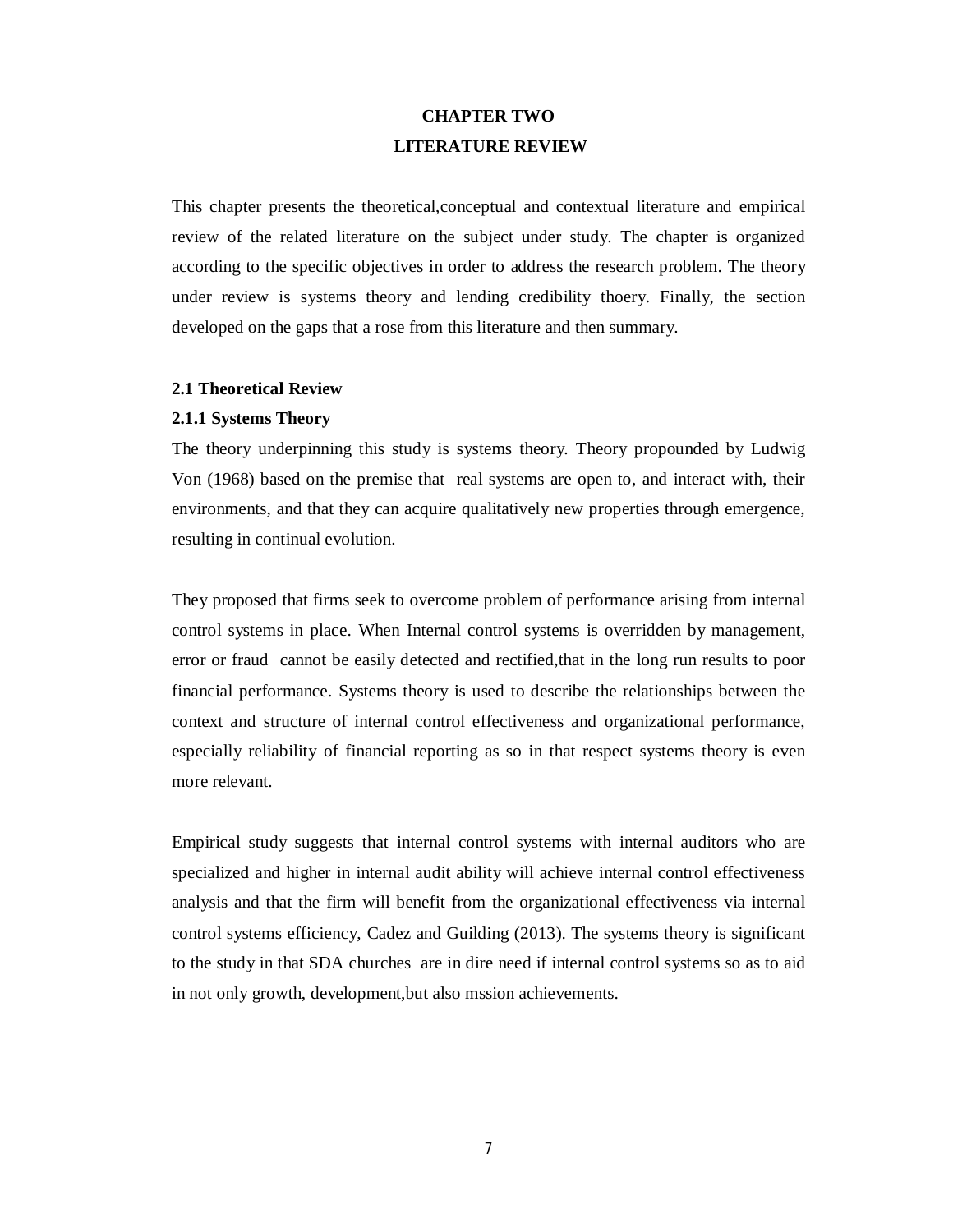#### **2.1.2 The Lending Credibility Theory**

Another theory basedon public perception, is the lending credibility theory. The key issue of this theory is the addition of credibility to financial statements. Stakeholders need a guarantee for a fair representation of the economic value of the firm (Hayes etal.,2005).

The information hypothesis assigns an important role to the auditor in provividing credibility to the financial statements. Given a ituation of uncertainty, the demand for auditing has as one of the cotroling mechanisms has several possible explanations. The first one is the general belief that an audit enhances the reliability of financial statement data and provides assurance to users about their decisions

Another theory is the dependence of the directors on the audit to produce information helpful in estimating risk,even if the audit results do nothingmore than confirm the directors expectations and beliefs about their decisions (Soltani,2007). The theory suggests that the primary function of the audit is to add credibility to the financial statements.This theory underpins this study'sobjective as it is based on reliability of credibility of financial statements of an entity that are confirmed

#### **2.2 Internal Control Systems**

#### **2.2.1 Control Environments**

Cadez and Guilding (2013) identified some factors, which impact management control systems; these are: external environment, technology, structure and size, strategy and national culture. It suggests that the demands imposed by technical tasks in the organization encourage the development of strategies to coordinate and control internal activities. The location of information in relation to technology and environment has an important influence on organization structure. In uncertain environments with non-routine technology, information is frequently internal. Where environments are certain, or where technology is routine, information is external. The dimensions of structure and control include authority structure and activities structure, i.e. rules and procedures that determine the discretion of individuals. Authority relates to social power. In the Systems model, decentralized authority is more appropriate where uncertain environments or non-routine technology exist. Centralized authority is more appropriate when environments are certain. Systems theory states that "the design and use of control systems is contingent upon the context of the organizational setting in which these controls operate," (Fisher,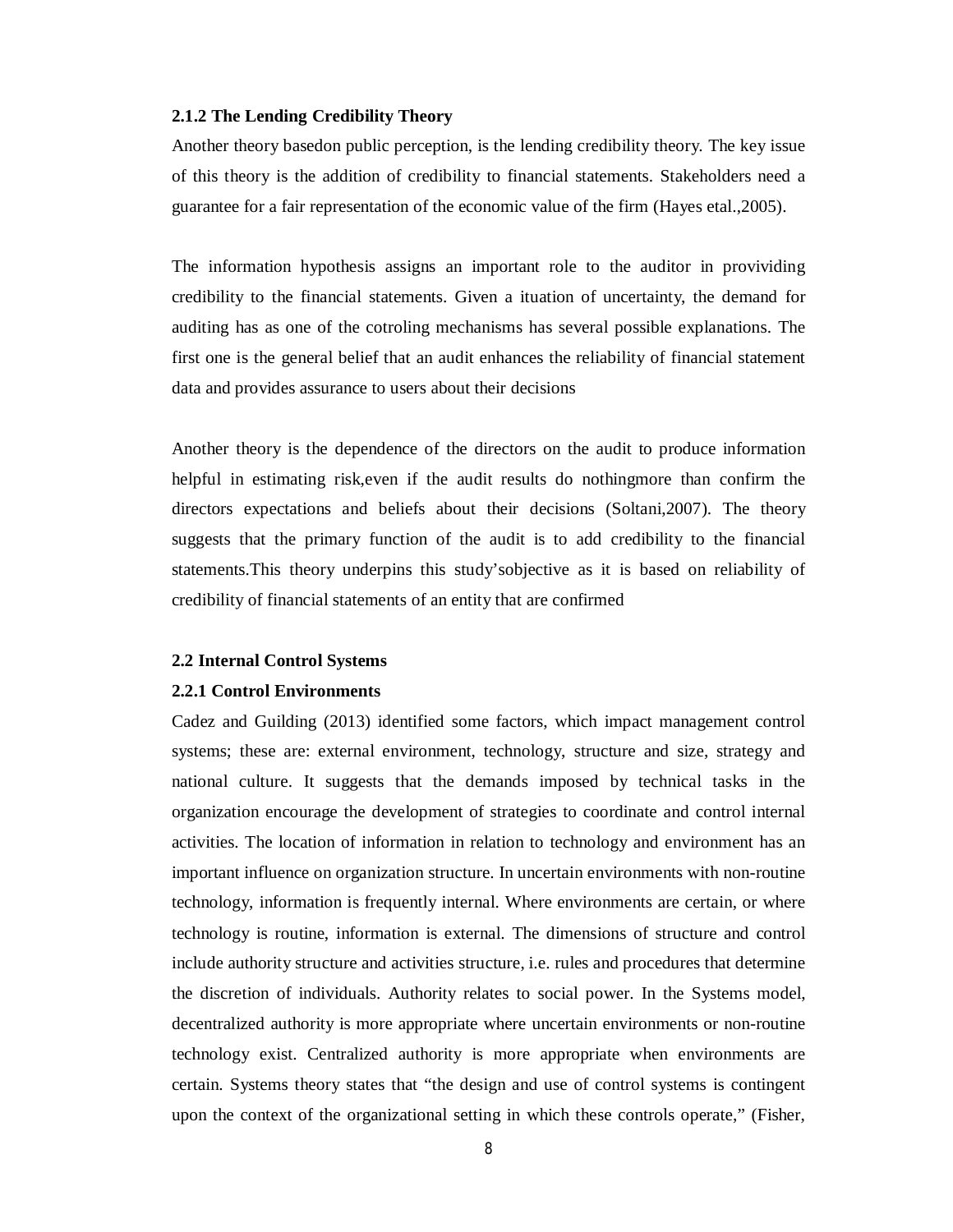2012). Therefore the idea of Systems theory is that the selection and use of a management control system is contingent on a variety of internal and external factors. It is therefore clear that, factors such as level of authority,reconciliation and approval, technology, structure and size, strategy and national culture impact management control systems. The theory suggests that the demands imposed by technical tasks in the organization encourage the development of strategies to coordinate and control internal activities.

Daft (2012) in his book writes: "Systems means: one thing depends on other things" and "Systems theory means: it depends."Internal control functions are task-oriented and can be loosely structured. The functions also can vary considerably, depending on the area of a company under control and the type of business model, so amanagers must carefully manage their inspections and take variables into account to get the job done. The Systems theory also can be applied to an audit team's structure within the organizations. Typically, audit team managers receive audit projects. They then create ad hoc audit teams for the projects, selecting auditors based on expertise and experience in the subject areas, and on auditor availability, all of which add up to contingencies for any given project.

#### **2.2.2 The Concept of Existence and Safety of Assets**

This concept includes verification of actual existence of securities and physical assets like buildings, property and land against financial reports like balance sheets (Robson et al., 2007). The ultimate goal of this step is to attain a high level of confidentialitythat the transactions and portfolio positions reported to clients are fully and fairly reflect investments and transactions and made as shown in an advisers's book s and records and on custodial records.

A study on the value of financial statement verification in debt financing from private United states firms by Craig (2010) in michigan evidence that audited financial statement are more informative and that they significantly influences lenders' decisions.This parameters enhances the internal control systems on financial performance.

#### **2.2.3 The Concept of Budgetary Performance**

Performance budget is abudget that reflects the input of resources and the output of services for each and every unit of organization.Fortunately this type of budget is commonly used by the churh admistration to show the link between the funds provided by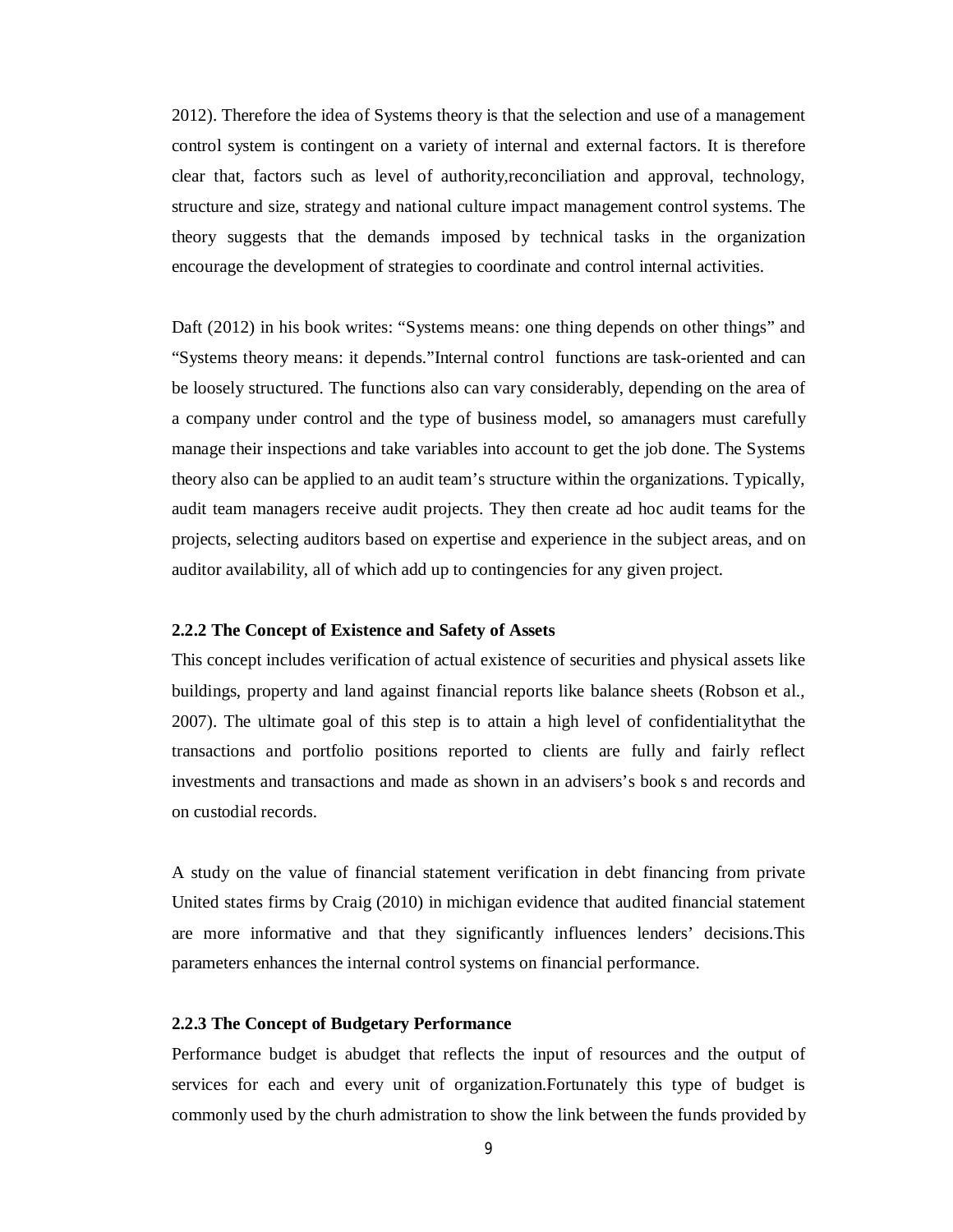church members through donations interms of tithe and offerings, for services of the the gospel. For several years now there has been reported cases of non budget complient,disparity,and poor implimentation

Dixon (2012) said that appropriate performance measures are those which enable organizations to direct their actions towards achieving their strategic objectives. Kotey, Reid and Ashelby (2002) contends that performance is measured by either subjective or objective criteria, arguments for subjective measures include difficulties with collecting qualitative performance data from small firms and with reliability of such data arising from differences in accounting methods used by firms.

Whittington and Kurt (2013) found out that objective performance measures include indicators such as profit growth, revenue growth, return on capital employed. Financial consultants Stern Stewart and Co. created Market Value Added (MVA), a measure of the excess value a company has provided to its shareholders over the total amount of their investments (John and Morris, 2012). This ranking is based on some traditional aspects of financial performance including: total returns, sales growth, profit growth, net margin, and return on equity.Dwivedi (2012) however, mentions other financial measures to include value of long-term investment, financial soundness, and use of corporate assets. John and Morris (2012) mentions accounting based performance using three indicators: return on assets (ROA), return on equity (ROE), and return on sales (ROS). Each measure is calculated by dividing net income by total assets, total common equity, and total net sales, respectively.

#### **2.3 Empirical Review**

## **2.3.1 Relationship between reviewing the Control environment and Financial Performance.**

Academic research considers financial constrains as an important obstacles for any organization.Mawanda (2012) conducted a research in Kenya on effects of internal control systems on financial performance in SDA institution of higher learning,using quantitative techniques. In his study he investigated and sought to establish the relationship between internal control systems and financial performance. Internal controls were looked at from the perspective of Control Environment, Internal Audit and Control Activities whereas financial performance focused on Liquidity, Revenue growth as the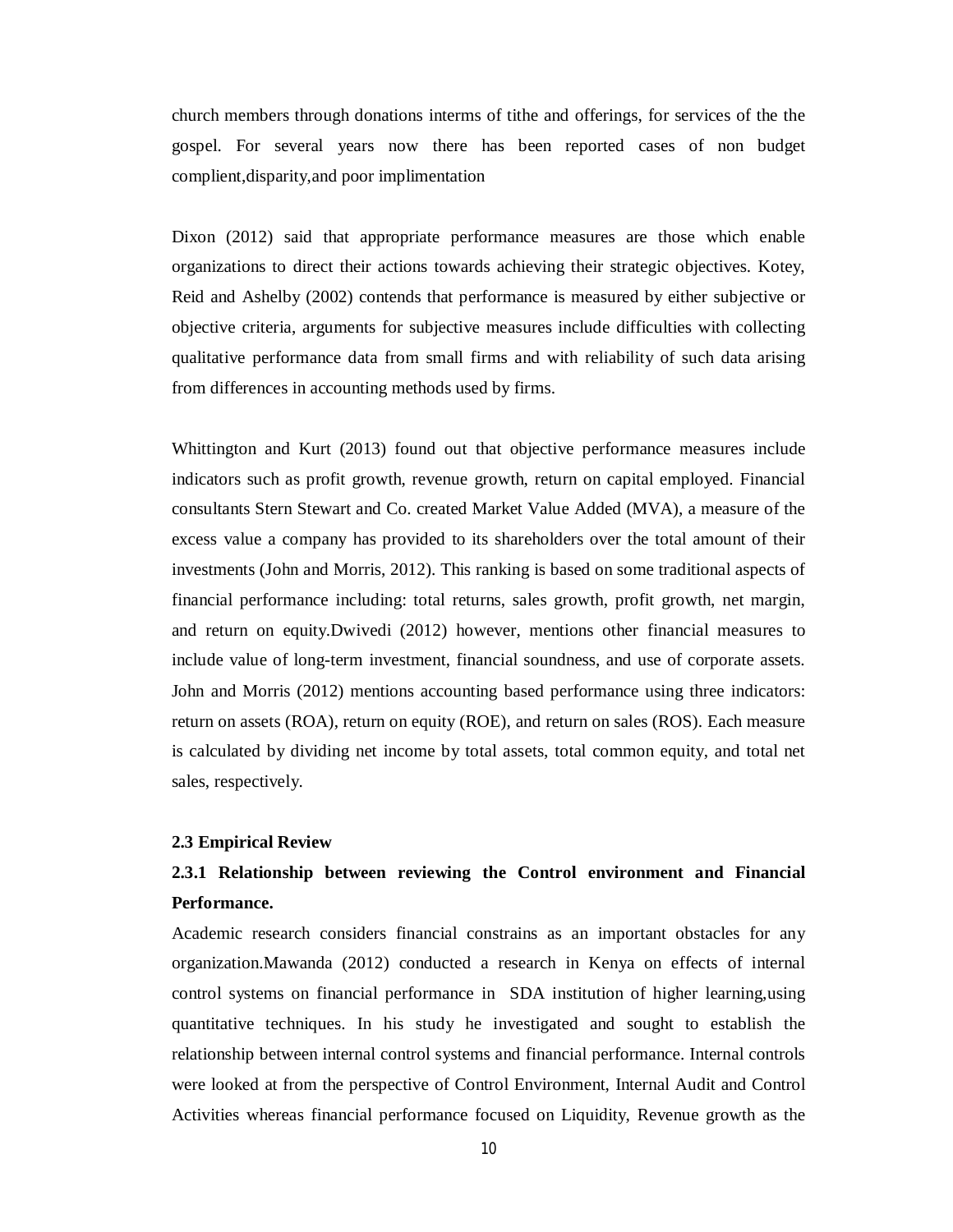measures of Financial performance. The Researcher set out to establish the causes of persistent poor financial performance from the perspective of internal controls. The study established a significant relationship between internal control system and financial performance. The investigation recommends competence profiling in the Internal Audit department which should be based on what the University expects the internal audit to do and what appropriate number staff would be required to do this job. The study therefore acknowledged role of internal audit department to establish internal controls which have an effect on the financial performance of organizations.

Case studies on internal controls in Belgium illustrate the importance of the control environment when studying internal auditing practices. Sarens and De Beelde (2006) in Belgium, using quantitative techniques, found that certain control environment characteristics like tone-at-the-top, level of risk and control awareness, extent to which responsibilities related to risk management and internal controls are clearly defined and communicated are significantly related to the role of the internal audit function and fraud detection within an organization.

Using the analytical approach and focusing on control activities and monitoring, Barra (2012) in Kisumu investigated the effect of penalties and other internal controls on employees' propensity to be fraudulent. Data was collected from both managerial and non-managerial employees. The results showed that the presence of the control activities, separation of duties, increases the cost of committing fraud. Thus, the benefit from committing fraud has to outweigh the cost in an environment of segregated duties for an employee to commit fraud. Further, it was established that segregation of duties is a "least-cost" fraud deterrent for non-managerial employees, but for managerial employees, maximum penalties are the "least-cost" fraud disincentives. The results suggest the effectiveness of preventive controls control activities such as segregation of duties is dependent on detective controls.

Prior studies (Mawanda, 2012) show that internal controls contribute to performance of firms including church organizations. While, some studies use descriptive research or quantitative approach to study internal control environment and auditing standards (De Beelde, 2006), Others (Barra, 2012) employ analytical approach but focus on effect of penalties and other internal controls on employee propensity to be fraudulent using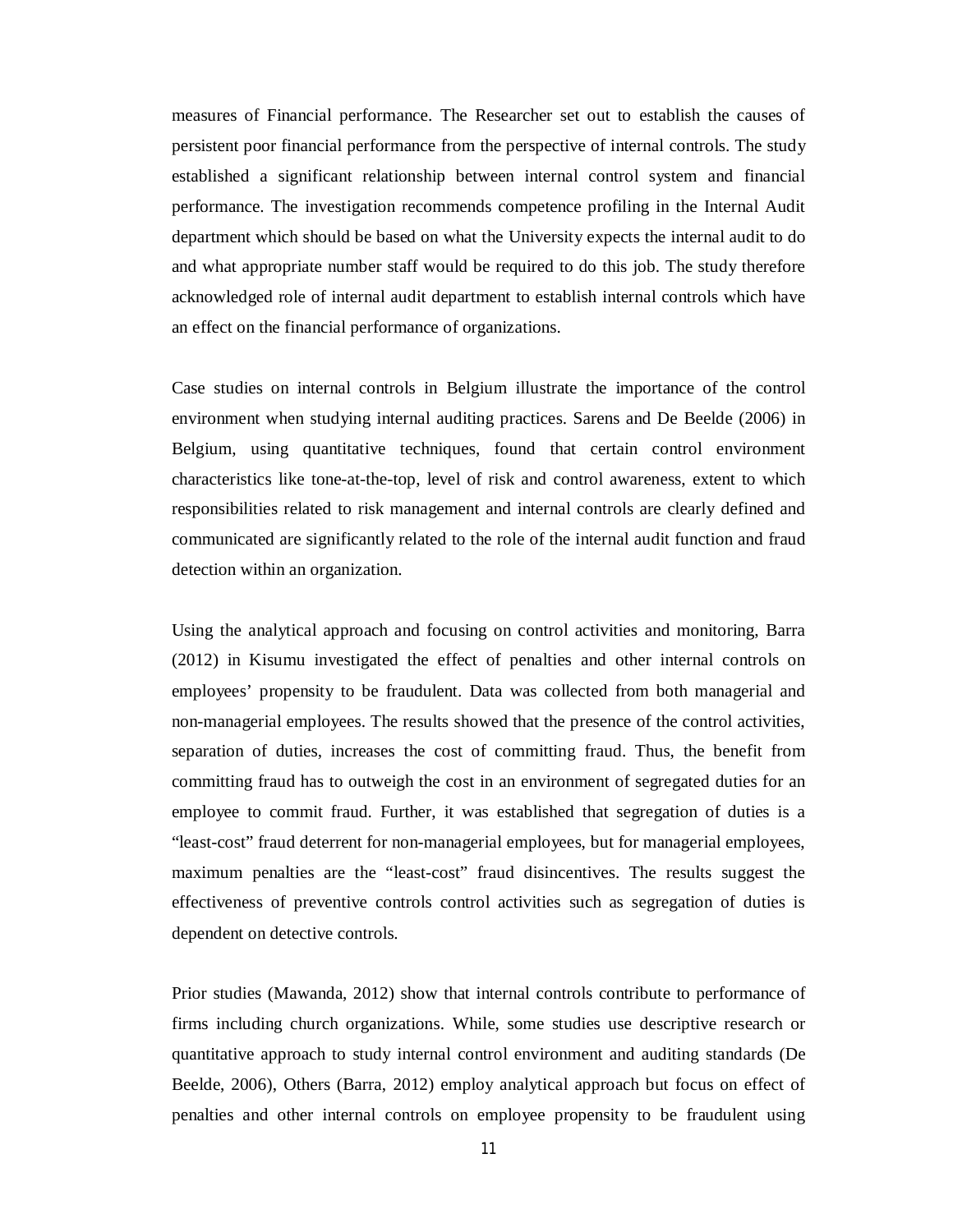correlation research design. Therefore, the relationship between reviewing control environment and financial performance of SDA church has not been explored.

## **2.3.2 Relationship between the Reviewing of Existence of Assets and Financial Performance**

Ewa and Udoayang (2012) carried out a study to establish the impact of internal control design on banks' ability to investigate staff fraud and staff life style and fraud detection in Nigeria. Data were collected from 13 Nigerian banks using a four point likert Scale questionnaire and analyzed using percentages and ratios. The study found that Internal control design influences staff attitude towards fraud such that a strong internal control mechanism is deterrence to staff fraud while a weak one exposes the system to fraud and creates opportunity for staff to commit fraud.

Kakucha (2013) evaluated the level of effectiveness of internal controls of enterprises operating in Nairobi. The study was quantitative and was conducted between September 2007 and June 2009 using a sample of 30 small businesses as listed in the National Social Security Fund (NSSF) Register of Kenya. Primary data was collected from the managers of the small business using interviews and examination of documents pertaining to internal controls. The study established that there are deficiencies in the systems of internal controls, with the degree of deficiencies varying from one enterprise to another. The components of internal control that were missing in most businesses surveyed were: firstly, risk analysis, and secondly lack of proper flow of information. In addition, the study established that the sample population had limited awareness of what constituted an effective system of internal control. The study also found that there is a negative relationship between the age of an enterprise and the effectiveness of its system of internal control while a negative correlation between the resources held by an enterprise and its internal control system weaknesses exists. They recommended that there was need to enlighten the operators of small business of what constitutes an efficient and effective system of internal control through forums and seminars.

Empirical evidence (Ewa and Udoayang, 2012; Kakucha, 2013) examine fraud detection and effectiveness of internal controls. While Ewa and Udoayang, 2012 use descriptive research design to investigate fraud, staff life style and fraud detection, on the contrary Kakucha, 2013 explored the level of effectiveness of internal controls among enterprises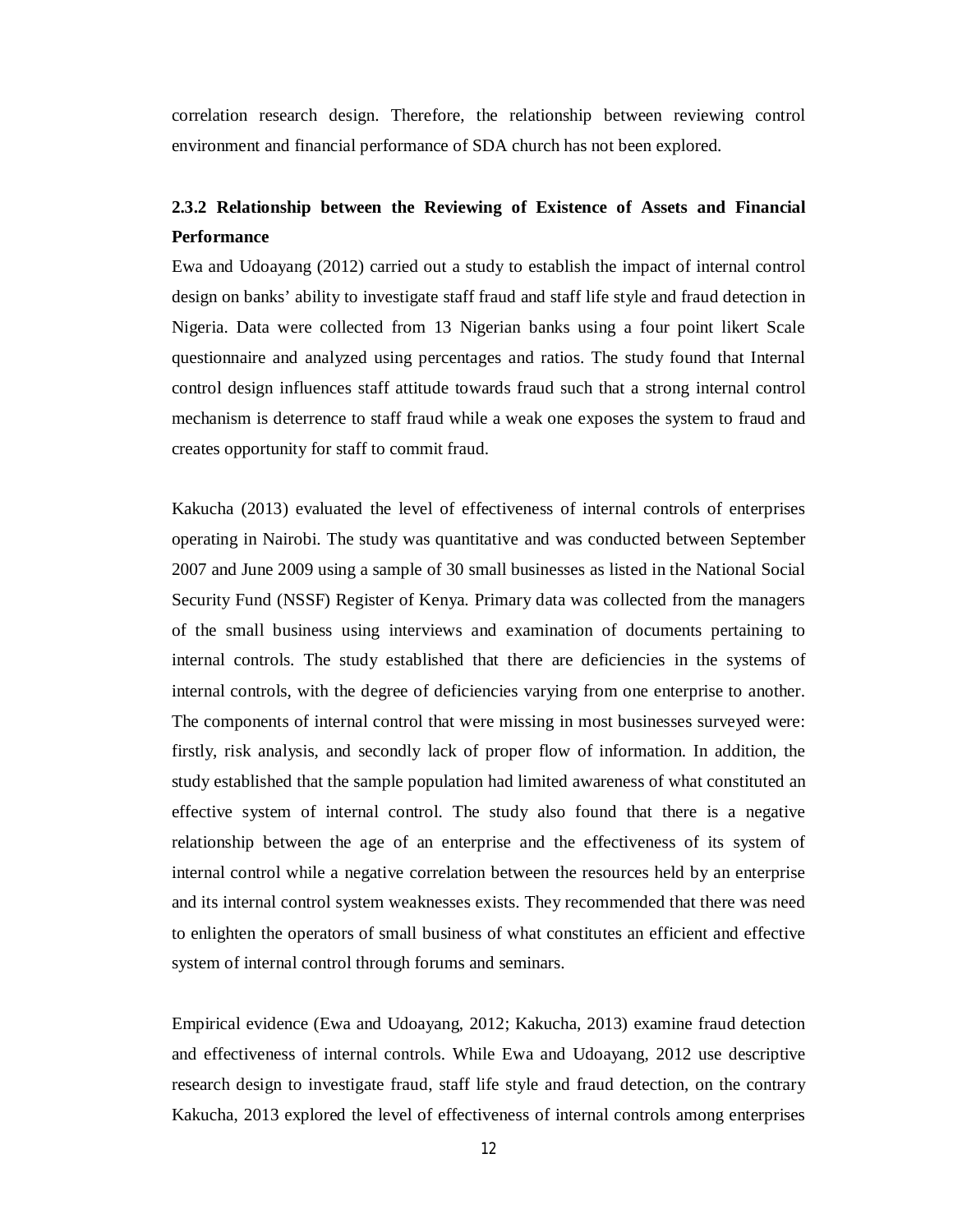in Nairobi, Kenya but fail to focus on church organizations. Hence, the relationship between review of existence of assets and financial performance of SDA church in Kenya has not been investigated.

#### **2.3.3 Relationship between Conduct of Annual Audit and Financial Performance**

Amudo and Inanga (2012) also carried out a study in Uganda to evaluate the internal control systems that the regional member countries of the African Development Bank Group institute for the management of the Public Sector Projects that the Bank finances. There are 14 projects of the bank's public sector portfolio in Uganda. The data received and analyzed is for eleven projects. Three projects were omitted because they were not fully operational to install effective internal control systems. The study identified the following six essential components of an effective internal control system: control environment, risk assessment, control activities, information and communications, monitoring and information technology. The outcome of the evaluation process was that some control components of effective internal control systems were lacking in those projects. These rendered the control structures ineffective.

Wee Goh (2012) studied 208 firms on audit committees, boards of directors, and remediation of material weaknesses in internal control. He measured the effectiveness of the audit committee by its independence, financial expertise, size, and meeting frequency, and the effectiveness of the board by its independence, size, and meeting frequency, and by the duality of the chief executive officer (CEO) and chair positions (CEO duality). He also examined other factors that can affect firms' timeliness in the remediation of material weaknesses, such as the severity of material weaknesses, firms' profitability, the complexity of firms' operations, and so on. He found out that the proportion of audit committee members with financial expertise is positively associated with firms' timeliness in the remediation of material weaknesses. Second, firms with larger audit committees are more likely to remediate material weaknesses in a timely manner. Third, that a more independent board is less susceptible to the undue influence of management and more likely to exert pressure on management to remediate material weaknesses.

Jones (2013) compared internal control, accountability and corporate governance in medieval and modern Britain. He used a modern referential framework (control environment, risk assessment, information and communication, monitoring and control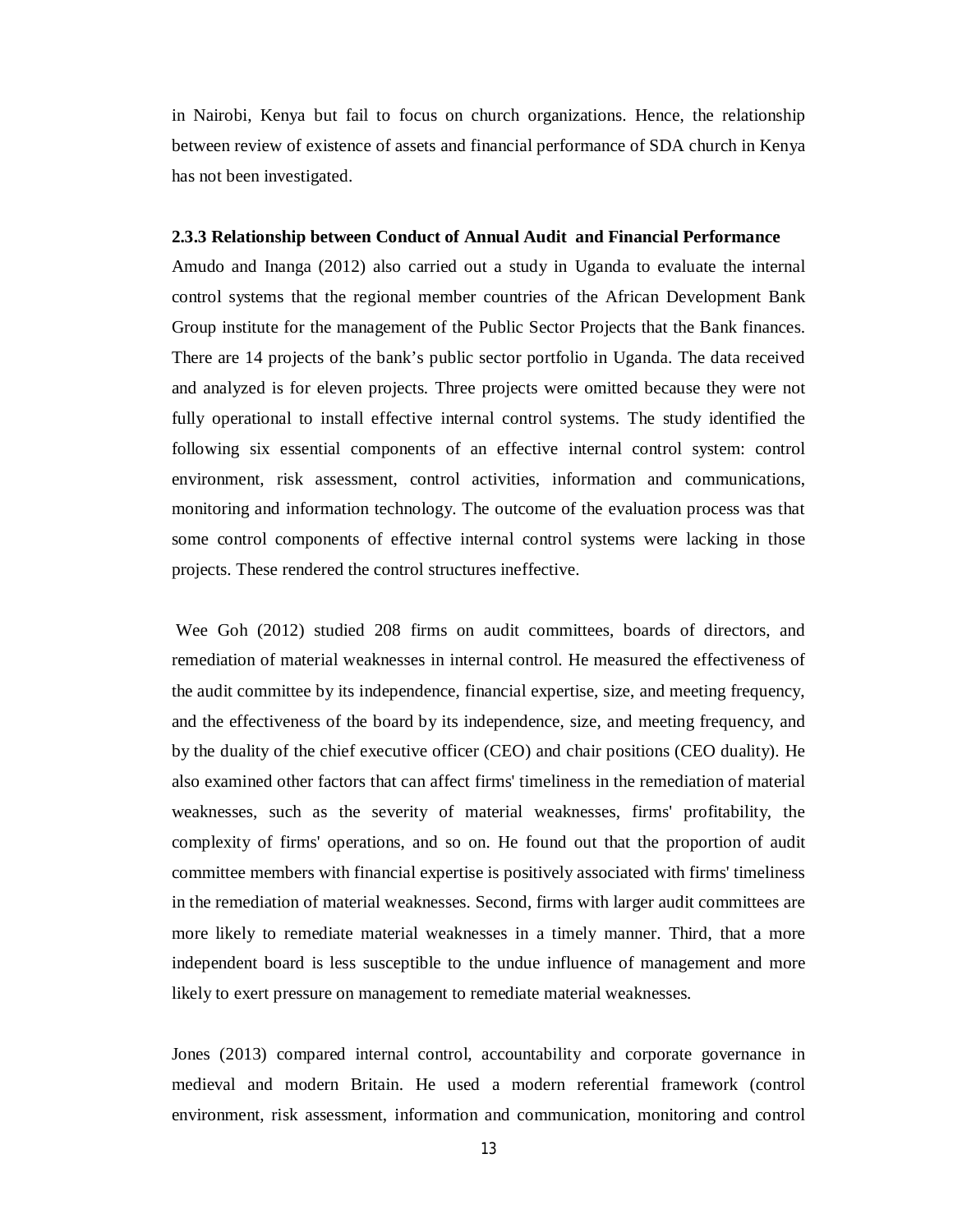activities) as a lens to investigate medieval internal controls used in the twelfth century royal exchequer and other medieval institutions. He demonstrated that most of the internal controls found today were present in medieval England. Stewardship and personal accountability were found to be the core elements of medieval internal control. The recent recognition of the need for the enhanced personal accountability of individuals is reminiscent of medieval thinking.

Romar and Moberg (2013) conducted a case study that showed the following could have contributed to WorldCom scandal in 2002: unrealistic growth targets when expectations were low, management philosophy was aggressive; inadequate assessment of internal and external factors, and objectives before setting aggressive targets; poor segregation of duties; access to data entry and manipulation was not properly segregated and there was a lack of stringent monitoring of the internal control system and therefore quality of the controls around the posting of journal entries to the general ledger was not identified as weak.

Olumbe (2012) conducted a study to establish the relationship between internal controls and corporate governance in commercial banks in Kenya. The researcher conducted a survey of all the 45 commercial banks in Kenya. It was concluded that most of the banks had incorporated the various parameters which are used for gauging internal controls and corporate governance. This was indicated by the means which were obtained enquiring on the same and this showed that the respondents agreed that their banks had instituted good corporate governance with a strong system of internal controls and that there is a relationship between internal control and corporate overnance.A study conducted by Wainaina (2012), in Wajir,using qualitative approach, examined the internal control function. He established that, other than the prevention and detection of fraud, internal controls should reflect the strength of the overall accounting environment in an organization as well as the accuracy of its financial and operational records.

Previous studies (Amudo and Inanga, 2012) show that evaluation and auditing of internal controls lead to improved performance of firms. While, some studies use qualitative approach to study internal auditing committees and weaknesses of internal controls (Wee Goh, 2012, Jones, 2013). Others (Olumbe, 2012) employ comparative analysis and analytical approach to study the dynamics of internal control systems and corporate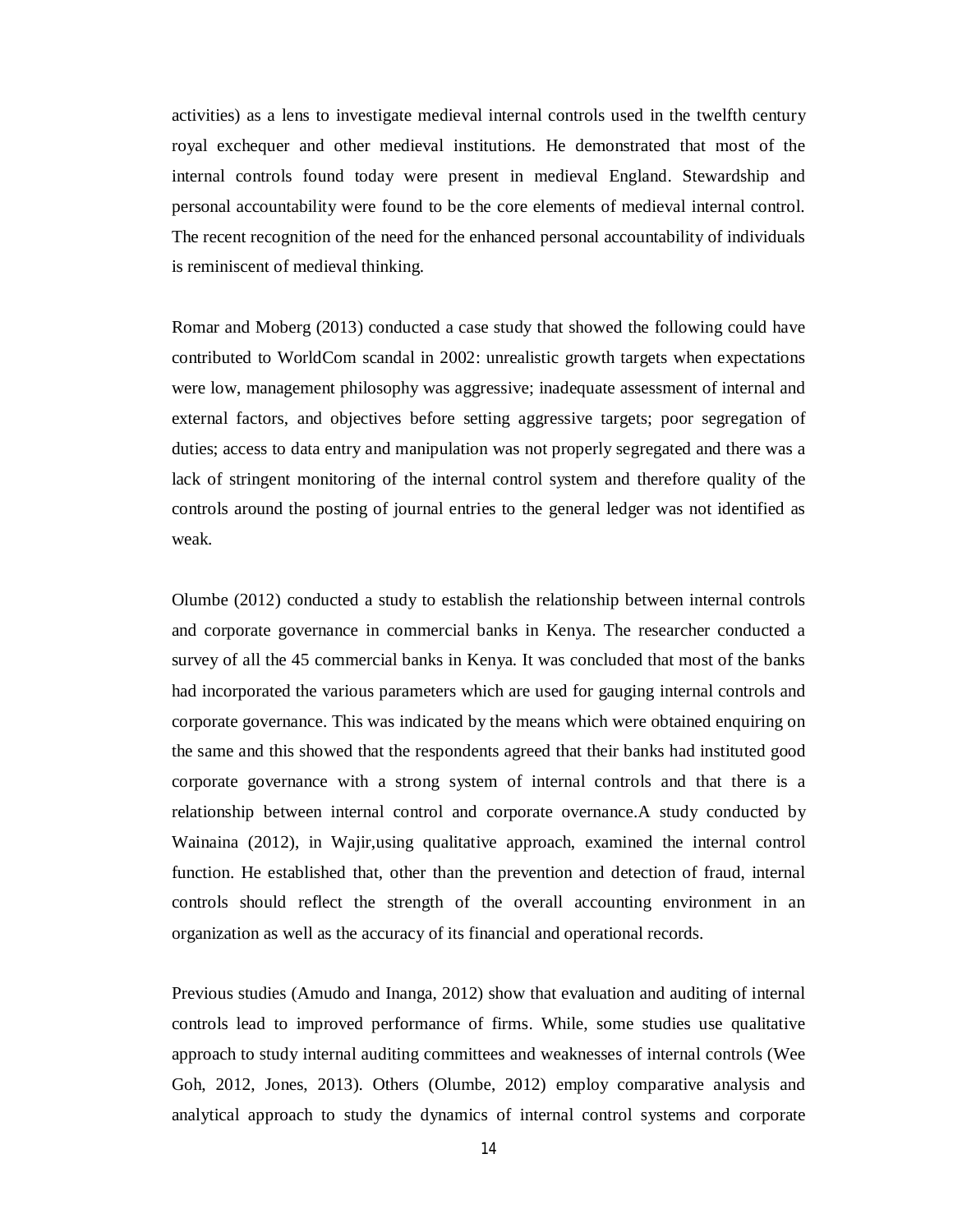governance of commercial banks in Kenya. On the contrary, other studies notably Wainaina, 2012 use qualitative approach to explore internal control systems functions. Thus, the relationship between conduct of annual audit and financial performance of SDA church has not been studied.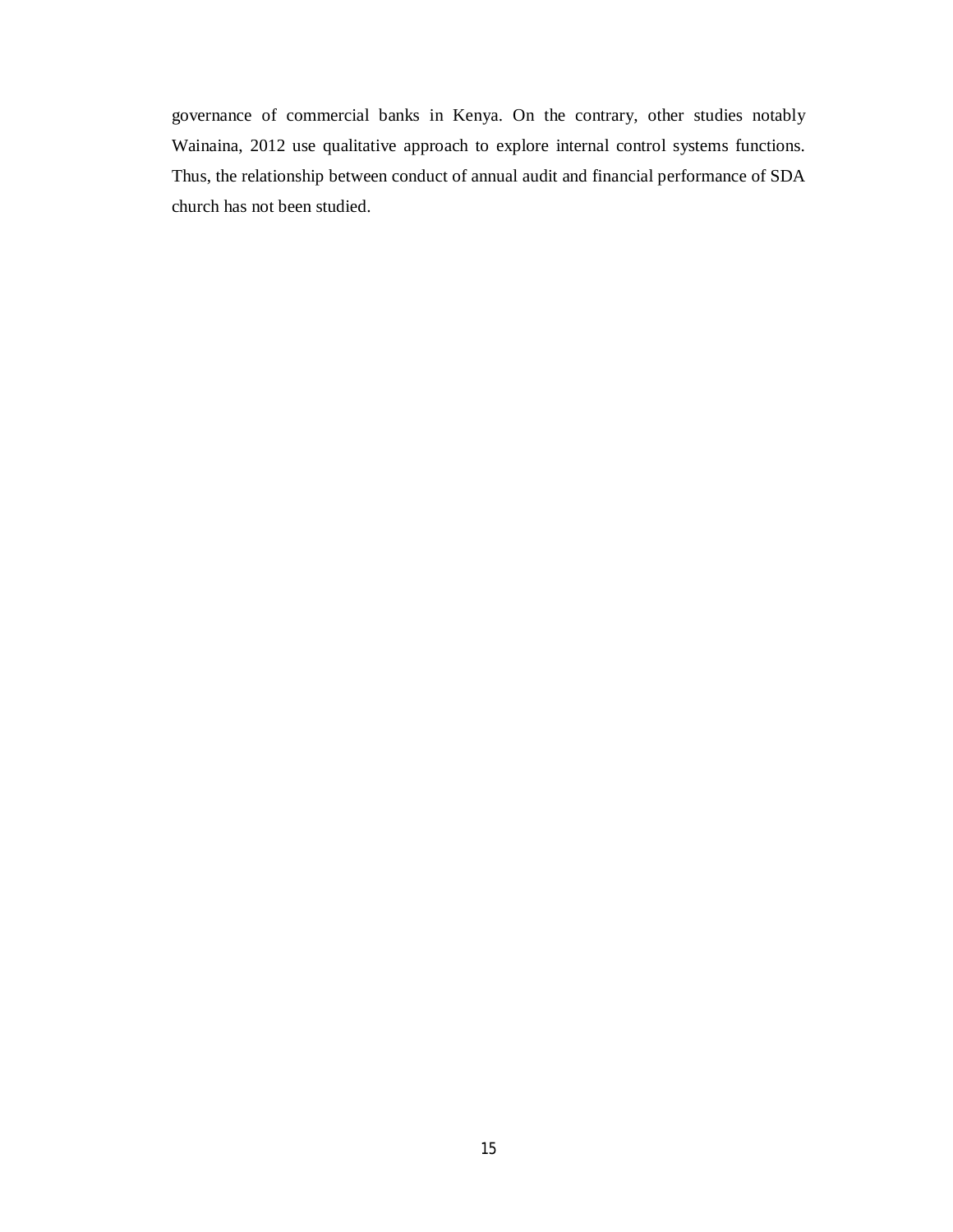## **CHAPTER THREE METHODOLOGY**

This chapter describes the research design, the study population and the sampling procedure that are to be used. Data collection method is also highlighted together with the instruments used in data collection and those used in testing the validity and the reliability of the research instruments.This chapter finally discusses the data analysis procedure used in order to establish the relationship between the variables of the study.

#### **3.1 Research Design**

The study employed a correlation research design which involves relating two or more variables and allows predictions of outcomes based on causative relationships between the variables (Cooper and Schindler, 2003). According to Mugenda and Mugenda (2003), correlational research explores the relationship between variables, that is, the effect of one thing on another and more specifically, the effect of one variable on another. Mugenda and Mugenda (2003) contend that correlational research has the advantage of being relatively cheap and it is used for the current study so as to assess the relationships between study variables.

### **3.2 Study Area**

This research was conducted in SDA church WKUC, Kenya Lake Conference as an Organization within it.KLC is located along Kendu Bay -Oyugis road just 2 km from Kendu Bay town.

### **3.3 Research Population**

The study covered Adventist church organization. That is Kenya Lake Conference. The population of this organization is 200 according to by product payroll of May, 2017, hence the study targeted 200 respondents.

| <b>Target Population</b> | <b>Number</b> |
|--------------------------|---------------|
| Kenya Lake Conference    | <b>200</b>    |
| <b>Total</b>             | 200           |

#### **Table 3.1: Target Population**

**Source: SDA Church Record, 2017**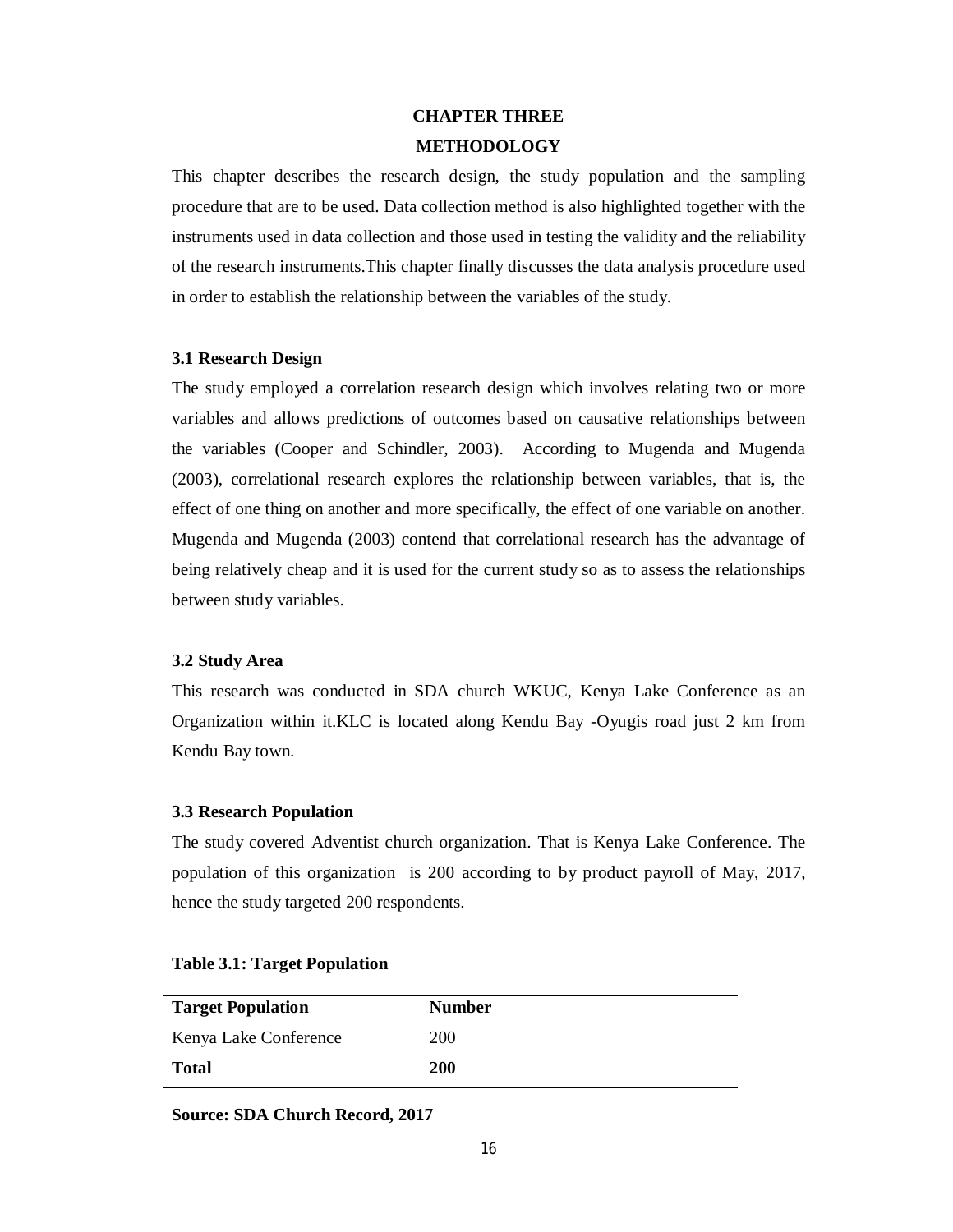#### **3.4 Sample Size and Sampling Method**

Stratified random sampling will be used to sample 30% of the respondents from the stratum in the population as shown below:

**Table 3.2: Study Sample**

| <b>Target population</b> | <b>Number</b> | <b>Sample Size</b> |
|--------------------------|---------------|--------------------|
| Kenya Lake Conference    | 200           | 60                 |
| Total                    | 200           | 60                 |

**Source: SDA Church Record, 2017**

According to Gall,(2012) a sample size of 30% of the target population is deemed appropriate and representative of the population. Therefore a sample of 60 respondents was selected for the study through a simple random sampling.

#### **3.5 Data Sources and Collection Methods**

The researcher was both primary and secondary data. The primary data was collected using open ended and closed ended questionnaires sent to different categories of the respondents

The secondary data was collected from the existing records, financial statements and the internal control documents

#### **3.5.1 Data Collection Procedures**

A set of questionnaires were sent to seventy four (74) respondents. This is about 18% higher than the targeted sample size in order to take care of those respondents that would fail to return their questionnaires. These questionnaires were then be collected for analysis after they have been filed by the respondents. Questionnaires has been chosen because it enabled respondents to have enough time to give a well thought out answer, it is low cost and will be able to reach out staff that are far and not accessible due to transport logistics. The possible limitations of this method are that the respondents may take long time before filling the questionnaire. Some questionnaire may not be returned after being filled. However this is anticipated to be very small and negligible percentage.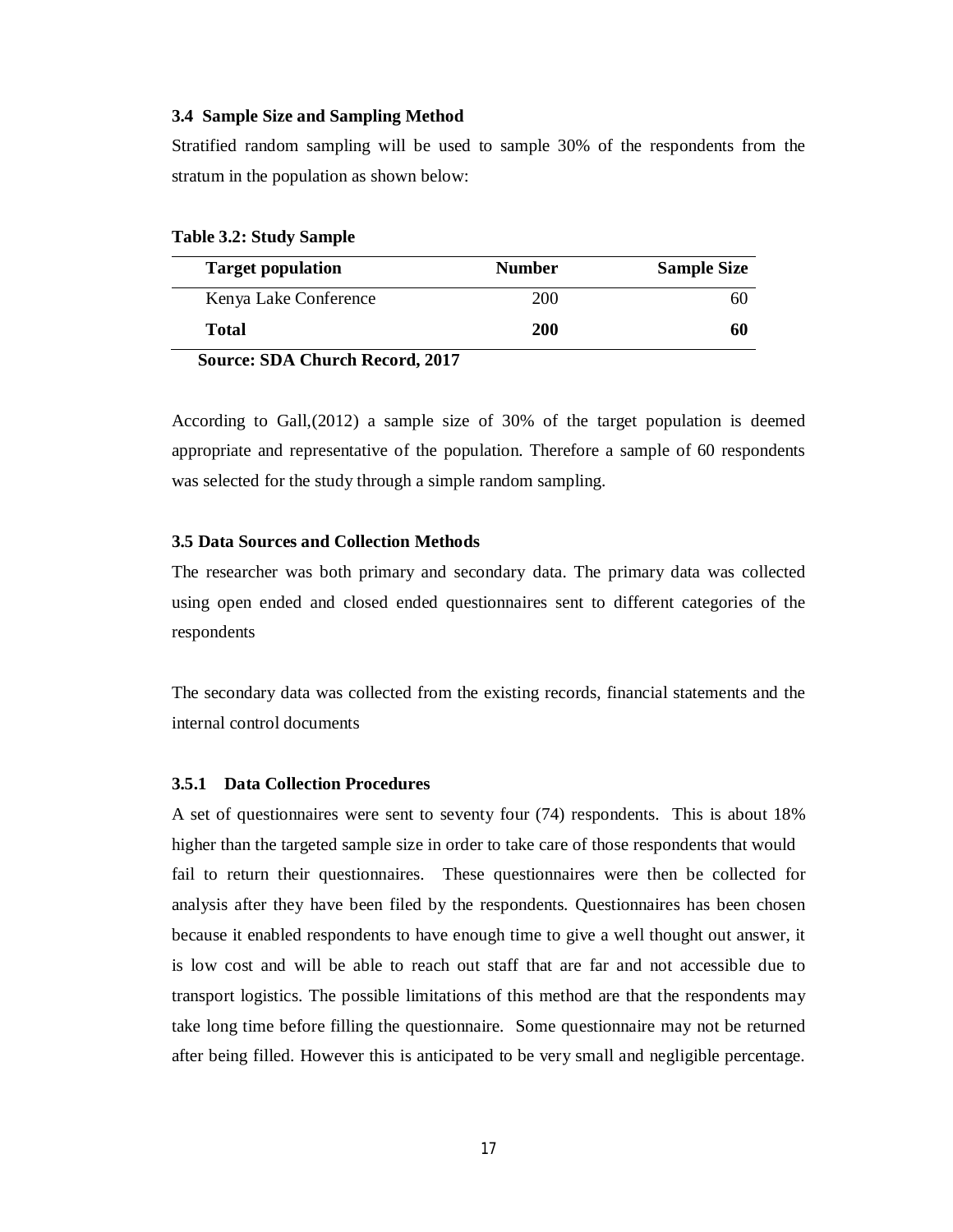This data collection method all the same was most preferred because its advantages outweigh all the perceived disadvantages.

#### **3.5.2 Reliability of the Instruments**

Reliability is the degree to which results obtained from the analysis of the data actually represent the phenomenon under study. Kothari (2004) explains that a measuring instrument is reliable if it provides consistent results. As proposed by Mugenda and Mugenda (1999), the pilot was administered on 4 respondents leaving an effective sample to be 70 respondents. These 4 respondents who participate in the pilot will not be included in the final study.

| <b>Variables</b>      | <b>No. of Items</b> | Cronbach's   |  |
|-----------------------|---------------------|--------------|--|
|                       |                     | <b>Alpha</b> |  |
| Internal controls     | 3                   | 0.786        |  |
|                       | 3                   |              |  |
| Financial performance | 3                   | 0.871        |  |

**Table 3.3: Pilot test results using Cronbach's Alpha Reliability Test** 

#### **Source: Field Data, 2017**

All the variables had alpha values of above 0.701, indicating strong internal consistency among measures of variable items.

### **3.5.3 Validity of Research Instrument**

Validity refers to the degree to which an instrument measures what it is supposed to measure. The researcher confirmed the validity of the instruments by giving them to the lecturers particularly the supervisors to go through them in order to assess their validity. The researcher also confirmed the validity of the instruments by giving them to his colleagues to go through them before using them. The validity was also be confirmed through a pilot survey to check on the language and the vocabulary used.

#### **3.6 Data Analysis**

Data was analysed using inferential statistics namely Pearson correlation coeffficient. The analysed data was presented in tables and charts.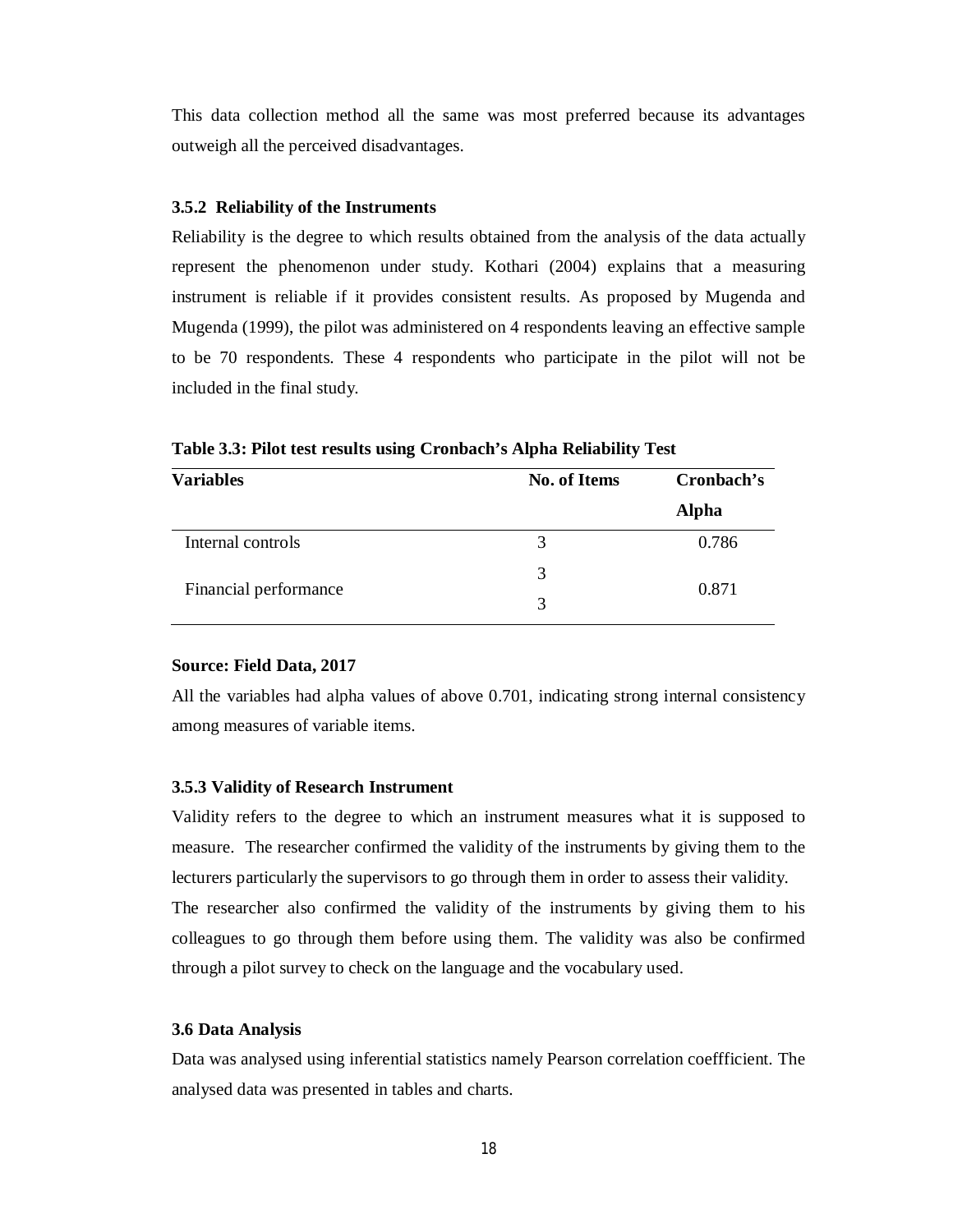#### **CHAPTER FOUR**

#### **RESULTS AND DISCUSSIONS**

This chapter entails results presentation and discussion. The first part presents demographic characteristics and descriptive statistics and the rest presents results as per each objective.

#### **4.1 Response Return Rate**

The administered questionnaires were done in person to the respondents by the research assistants. Some respondents filled the questionnaires in the researcher's presence and returned them immediately. Others opted to fill them at their own free time. Out of the 70 questionnaires administered to the respondents, 67 of them were returned constituting a response rate of 96.0 % of the administered questionnaires.

#### **4.2 Demographic Characteristics of the Sample**

The study sought to establish the background of the respondents in the study in terms of gender, age and respondent's location in relation to place of work. The results were as shown in the following sections.

| Gender | <b>Frequency</b> | Percent | <b>Valid Percent</b> Cumulative |                |
|--------|------------------|---------|---------------------------------|----------------|
|        |                  |         |                                 | <b>Percent</b> |
| Female | 23               | 34.33   | 34.33                           | 34.33          |
| Male   | 44               | 65.67   | 65.67                           | 100.0          |
| Total  | 67               | 100.0   | 100.0                           |                |

#### **Table 4.1 Respondent's Gender**

Source: Field data, 2017

Table 4.2 indicates that 65.67 % of the respondents are males while 34.33 % of them were females. This implies that majority of employees in KLC are males, hence the data obtained was gender biased.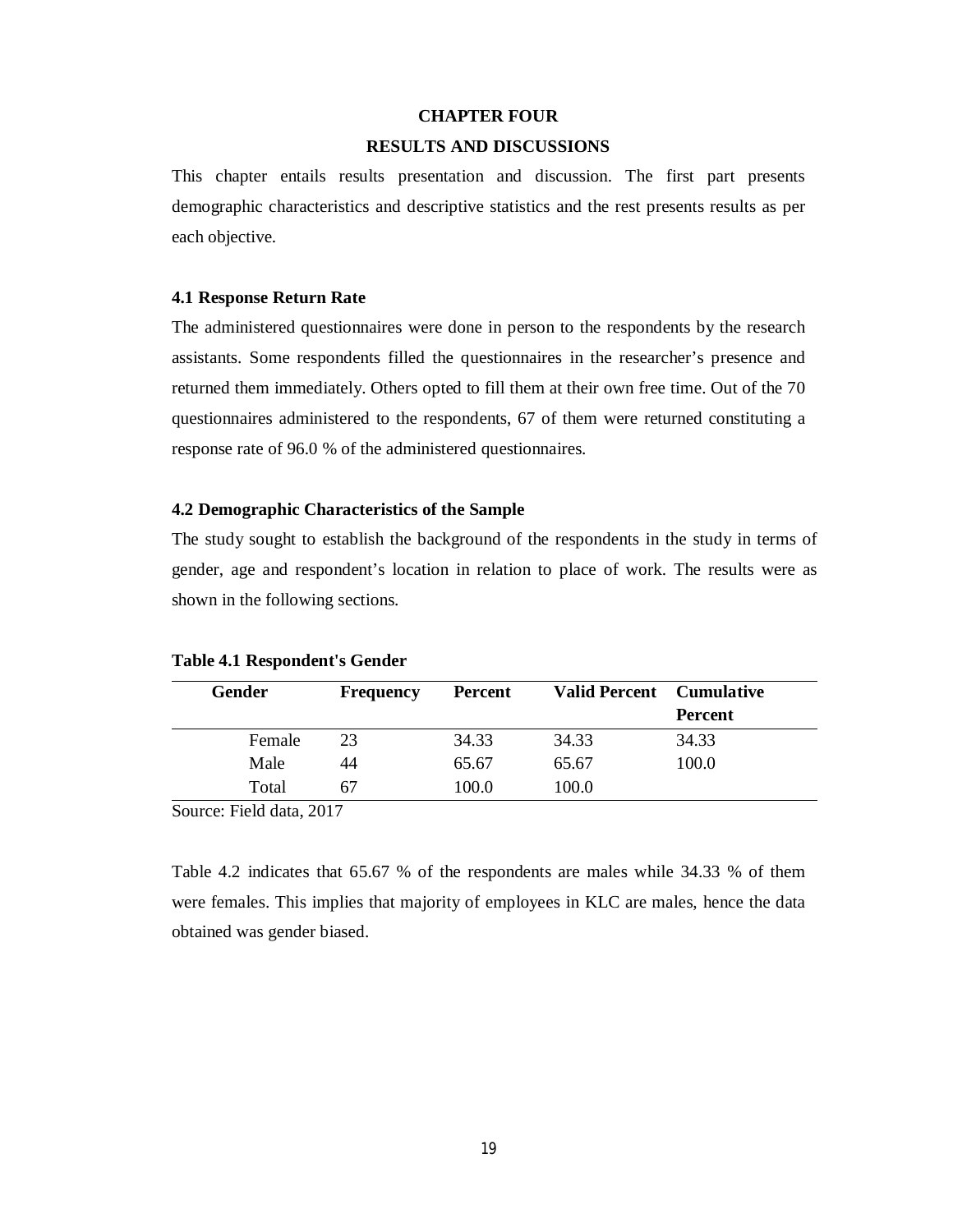### **Table 4.2 Respondent's Age**

| Respondent's age bracket | <b>Frequency</b> | <b>Percent</b> | <b>Valid</b>   | <b>Cumulative</b> |
|--------------------------|------------------|----------------|----------------|-------------------|
|                          |                  |                | <b>Percent</b> | <b>Percent</b>    |
| Below 25 years           | 8                | 11.94          | 11.94          | 11.94             |
| $25-30$ years            | 12               | 17.91          | 17.91          | 29.85             |
| $36-40$ years            | 23               | 34.32          | 34.32          | 64.17             |
| $40-45$ years            | 13               | 19.40          | 19.40          | 83.57             |
| Above 45 years           | 11               | 16.42          | 16.42          | 100.0             |
| Total                    | 67               | 100.0          | 100.0          |                   |

Source: Conference Data, 2017

Most of the respondents were aged above 36 years which is a very active and productive age bracket.

## **4.3: Relationship between review of the Control Environment and Financial of SDA Church in Kenya**

In order to assess this relationship, Pearson's correlation analysis was performed and the results are summarized in the Table 4.3 as shown below.

|                    |  |  |  | Table 4.3: Correlations of Review of Control Environment and Financial |  |
|--------------------|--|--|--|------------------------------------------------------------------------|--|
| <b>Performance</b> |  |  |  |                                                                        |  |

|               | Variables                     | Review of Financial |             |
|---------------|-------------------------------|---------------------|-------------|
|               |                               | control             | Performance |
|               |                               | environemnt         |             |
|               | Review of control environment |                     |             |
| $\mathcal{D}$ | <b>Financial Performance</b>  | $.457***$           |             |
|               |                               | (.000)              |             |

\*\*. Correlation is significant at the 0.01 level (2-tailed).

**Source:** Field data, 2017

Table 4.3 indicates that review of control environment and financial performance had a positive and significant association ( $r = .457$ ,  $p = .000$ ). This implies that review of control environment leads to improved financial performance. These findings are in tandem with previous studies (Ewa and Udoayang, 2012) who report a positive relationship between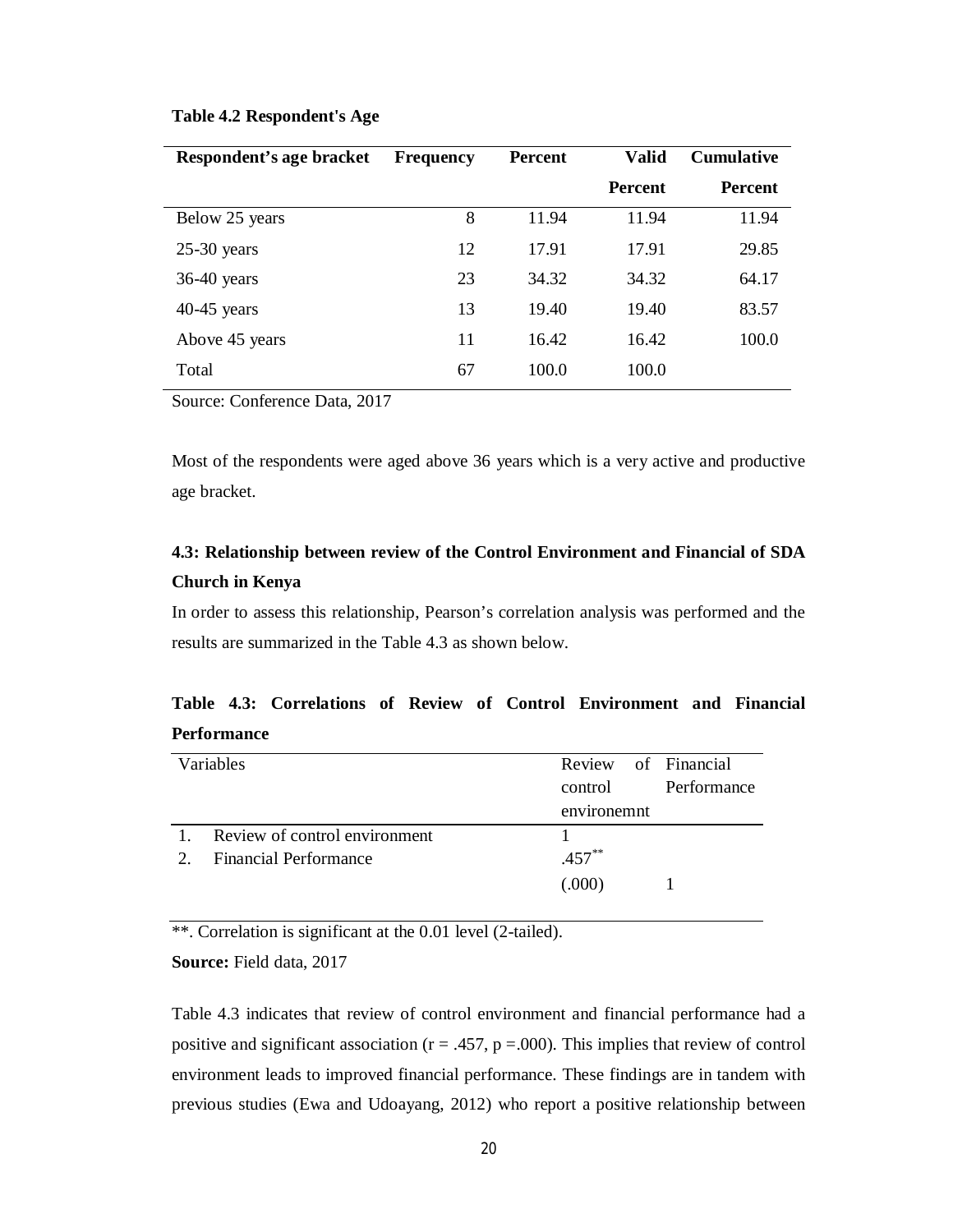review of control environment and financial performance. However, the results are at variance with the findings of Kakucha, 2013 who found no association between review of control environment and financial performance.

## **4.4: Association between the Review of Existence of Assets and Financial Performance of SDA Church in Kenya**

To assess this association, Pearson's correlation analysis was performed and the results are summarized in the Table 4.4

|               | Variables                     | Review    | of Financial |
|---------------|-------------------------------|-----------|--------------|
|               |                               | Existence | Performance  |
|               |                               | Assets    |              |
|               | Review of existence of Assets |           |              |
| $\mathcal{D}$ | <b>Financial Performance</b>  | $441$ **  |              |
|               |                               | (.000)    |              |

**Table 4.4: Correlations of Review of Existence of Assets and Financial Performance**

. Correlation is significant at the 0.01 level (2-tailed).

**Source:** Field data, 2017

Table 4.4 shows that review of existence of assets had a positive and significant association with financial performance  $(r = .441, p = .000)$ . This implies that review of assets leads to improved financial performance. These findings are in tandem with previous studies (Mawanda, 2012) who report a positive association between review of existence of assets and financial performance. However, the results are at variance with the findings of Kakucha, 2013 and De Beelde, 2006 who found no association between review of existence of assets and financial performance.

## **4.3: Relationship between Conduct of Annual Audit and Financial Performance of SDA Church in Kenya**

In order to assess this relationship, Pearson's correlation analysis was performed and the results are summarized in the Table 4.5 as shown below**.**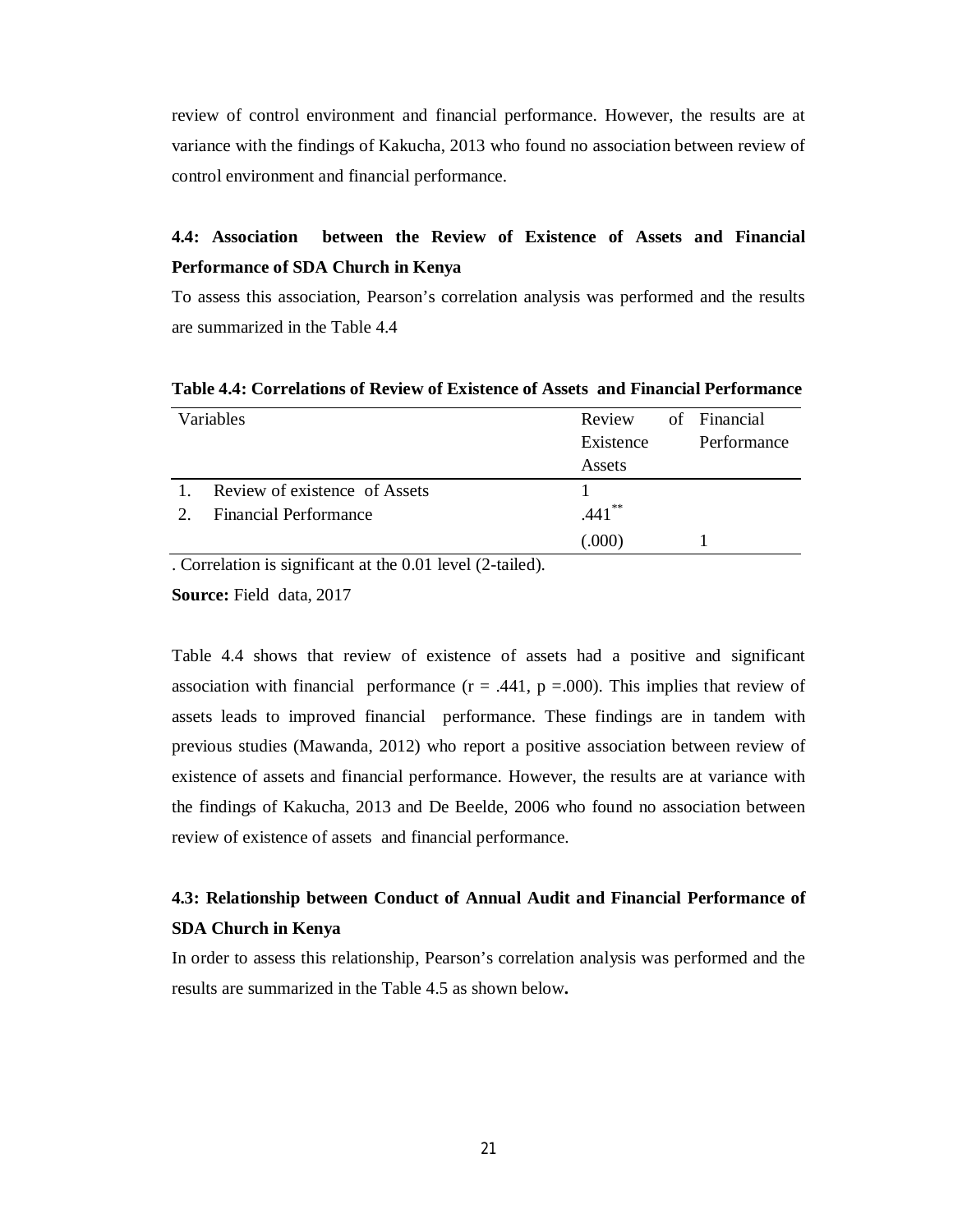| <b>Variables</b>           | Conduct of Financial     |  |
|----------------------------|--------------------------|--|
|                            | annual audit Performance |  |
| 1. Conduct of annual audit |                          |  |
| 2. Financial Performance   | $.256$ **                |  |
|                            | (.000)                   |  |

**Table 4.5: Correlations of Conduct of Annual Audit and Financial Performance**

\*\*. Correlation is significant at the 0.01 level (2-tailed).

**Source:** Field data, 2017

Table 4.5 indicates that conduct of annual audit and financial performance had a positive and significant association ( $r = .256$ ,  $p = .000$ ). This implies that conduct of annual audit leads to improved financial performance. These findings are in tandem with previous studies (Barra, 2012) who report a positive relationship between conduct of annual audit and financial performance. However, the results are at variance with the findings of Ewa and Udoayang, 2012 who found no relationship between conduct of annual audit and financial performance.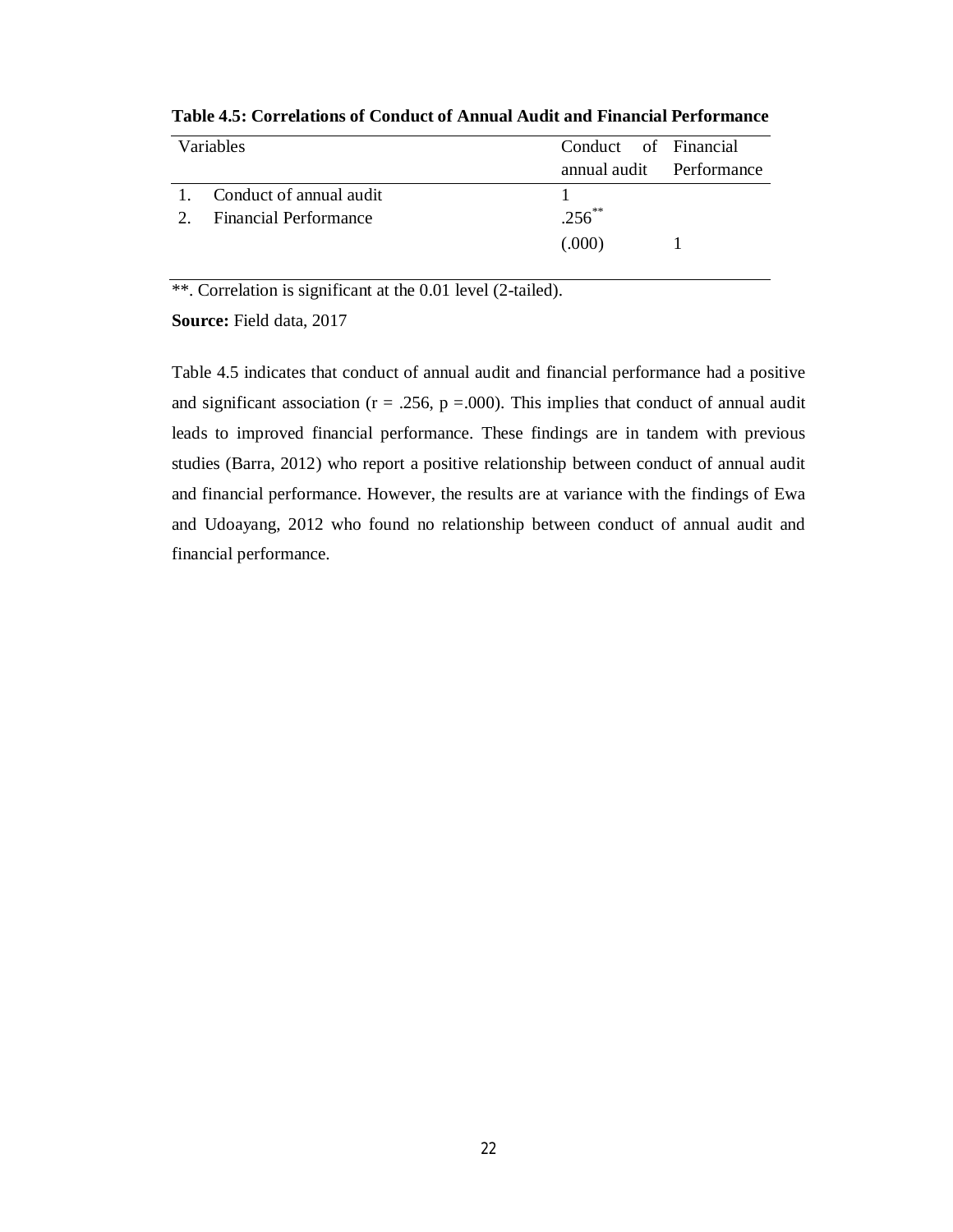#### **CHAPTER FIVE**

#### **SUMMARY OF FINDINGS, CONCLUSIONS AND RECOMMENDATIONS**

This chapter presents a summary of study findings, conclusions and recommendations based on the major findings.

#### **5.1 Summary of Findings**

Based on correlation analysis, objective one found that review of control environment and financial performance had a positive and significant relationship. Based on correlation analysis, objective two found that review of existence of assets had a positive and significant association with financial performance.Lastly, based on objective three, the study found that conduct of annual audit and financial performance had a positive and significant association.

#### **5.2 Conclusions of the Study**

From the findings of objective one, it is concluded that review of control environemnt leads to improved financial performance. Based on the findings of objectives, the study concludes that review of existence, of assets leads to improved financial performance and from the findings of objective three, the study concludes that conduct of annual audit leads to better financial performance.

### **5.3 Recommendations of the Study**

Based on conclusion of objective one, SDA church should intensify review of control environment . From the conclusion of objective two, treasury department should continue review of existence of assets as this was found to improve financial performance. Similarly, from conclusion of objective three ,SDA office should continue reviewing existence, custody and safety of assets in the conference.conducting annual audit as this leads to improved performance.

#### **5.4 Limitations of the Study**

The outcome of the study cannot be generalized to all Churches in Kenya since the study was limited to KLC and did not incorporate all church organization in Kenya. The study adopted a correlational research design. The use of predetermined questions may have forced respondents to respond to questions even without properly understanding them.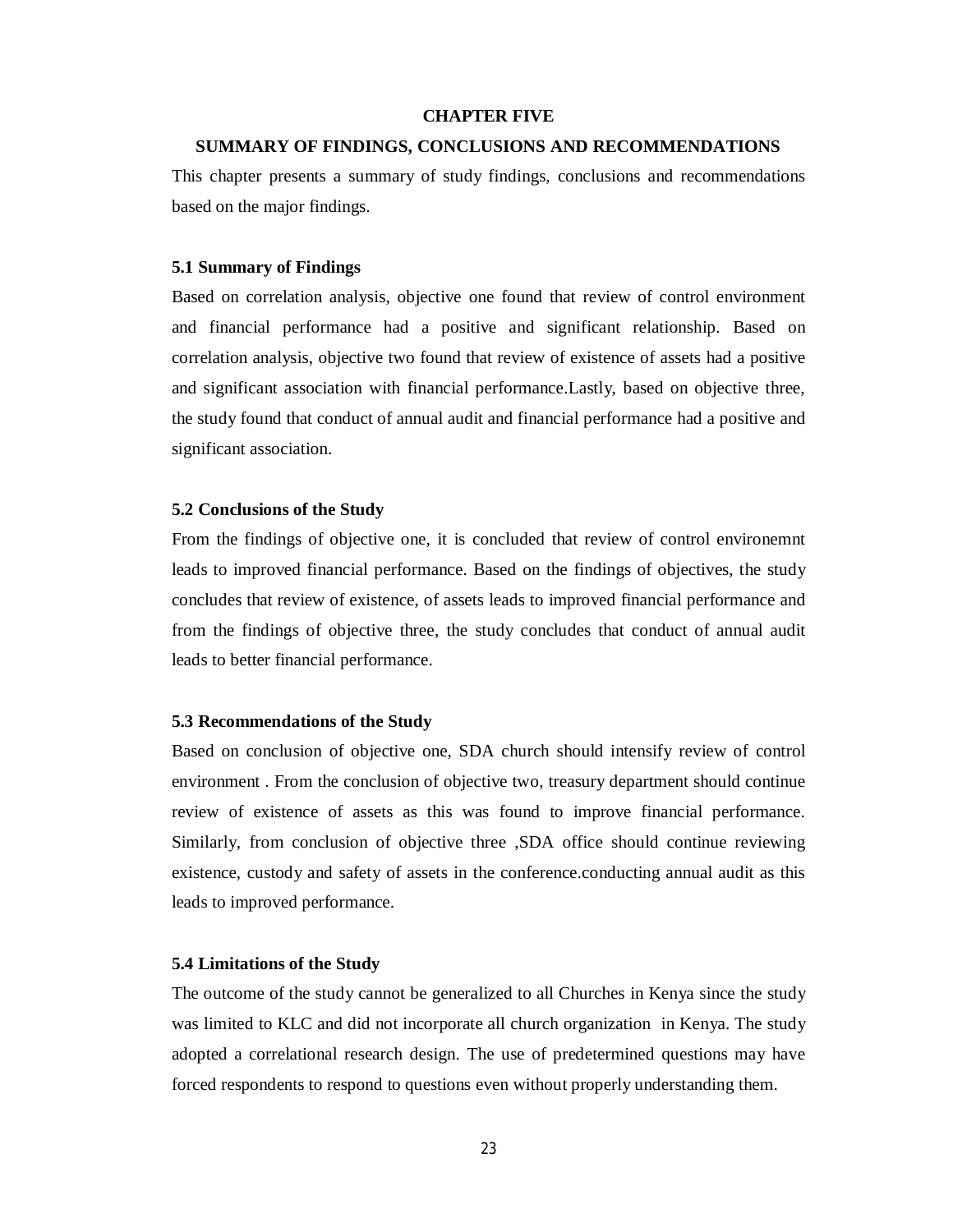#### **5.5 Suggestions for Further Research**

In order to improve this study, the researcher would like to suggest the following for further investigation. An exclusive study on the financial performance constraints facing KLC in Kenya should be carried out. Future research should be conducted on determinants of internal control system requirements in Kenya and compare their performance over a period of time using secondary data. Future studies could also explore the relative importance of internal control practices. Lastly, future research efforts could dwell on comparative analysis of internal control practices and financial performance in church across the country and use more robust research designs such as time series.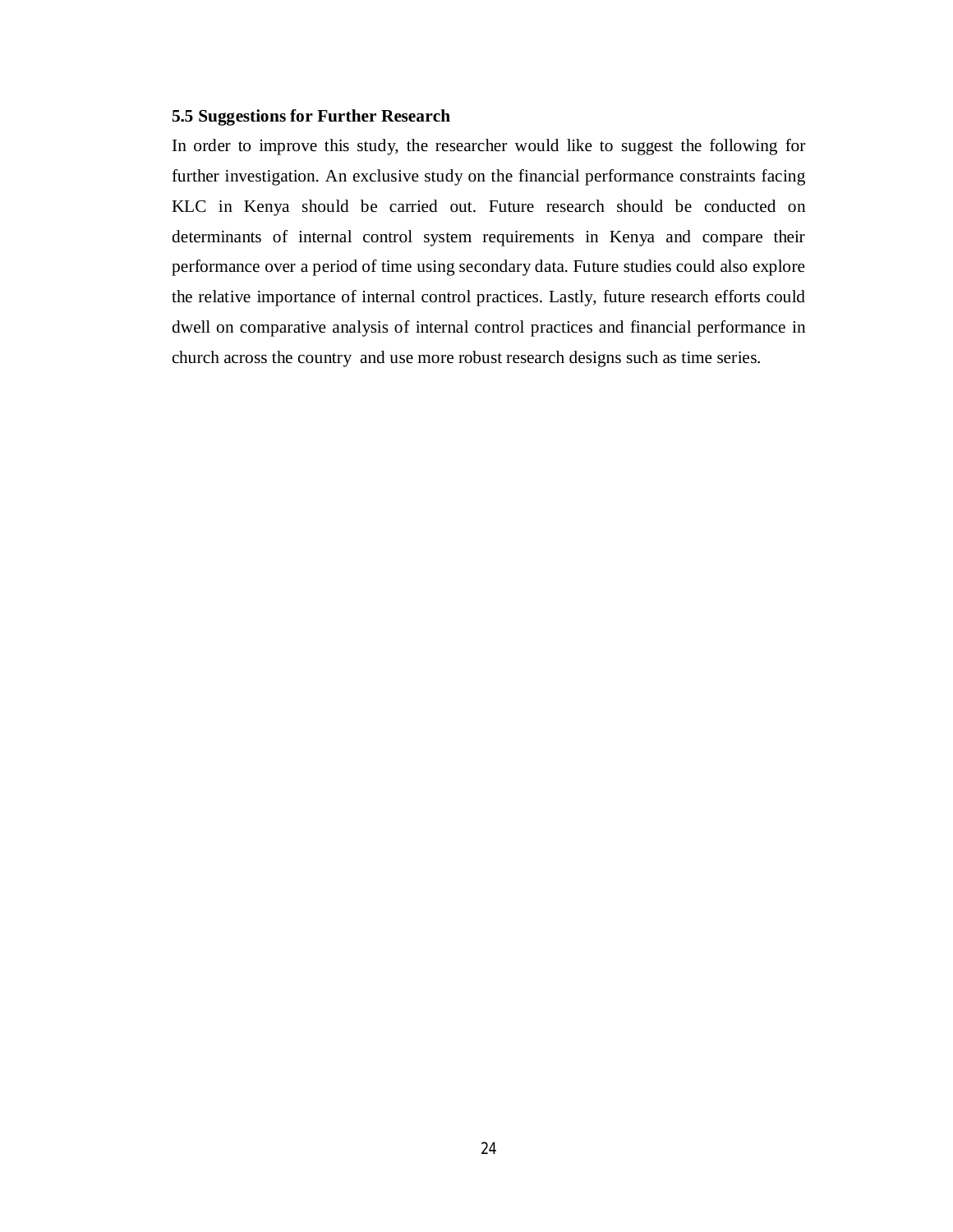#### **REFERENCES**

- Adamaka,A. (2003). *The Effect of Computerized Accounting System on Ghanian Banks*: A study of Amanano Rural Bank of Ghana. Haag – Helia University of Applied Sciences.
- Abdulrazak, M. (2013). The effect of adopting International Financial Reporting Standards on quality of accounting reports of Small and Medium Enterprises in Nairobi County. *International Journal of Business and Management*, 2(4), 17–25.
- Adams, M. B. (1994). Agency theory and the internal audit, *Managerial Auditing Journal*, (2009) Evaluation of Internal Control Systems: A case study from Uganda, *International*

*Research Journal of Finance and Economics*, ISSN1450-2887

- Aosa, E. (1992). Empirical Investigation of aspects of strategy formulation and implementation within large private manufacturing companies in Kenya, *Unpublished PhD Thesis,* University of Glasgow Scotland
- Bailey, D.A. (1985). Ticom and Analysis of Internal Control; *The Accounting Review,*  7(2):1-6
- Batra, (1992). *Auditing,New Delphi*; Tata McGraw Hill publishing
- Colby, (1978). Internal Control for small Business Accountancy, *Journal of Accounting and Finance*, 2(1):1-5
- C.D., Larcker, D.F. & Randall, T. (2003).Performance implications of strategic performance measurement in financial services firms, *Accounting, Organization and Society Journal*, Philadelphia PA; Elsevier Ltd.
- Cooper, R., & Schindler, P. (2003b). *Business research methods.* New Delhi: Tata Mc Graw Hill Publishing Company.
- Cunningham, L. A. (2004). *The Appeal and Limits of Internal Controls to Fight Fraud*, Terrorism, Other Ills

De Paula, (1990). *The Principles of Auditing*, London; Pitman publishing

Ewa, E. U. & Udoayang, J. O. (2012), The Impact of Internal Control Design on Banks" Ability to Investigate Staff Fraud, and Life Style and Fraud Detection in Nigeria, *International Journal of Research in Economics & Social Sciences*, 2 (2), 32-43 Glendinning, R. (1998). The Concept of Value for Money, (Vol. 1),  $42 - 50$  54

Hayes R. (2005). Principles of Auditing, California; Pearson Education Limited. Ittner,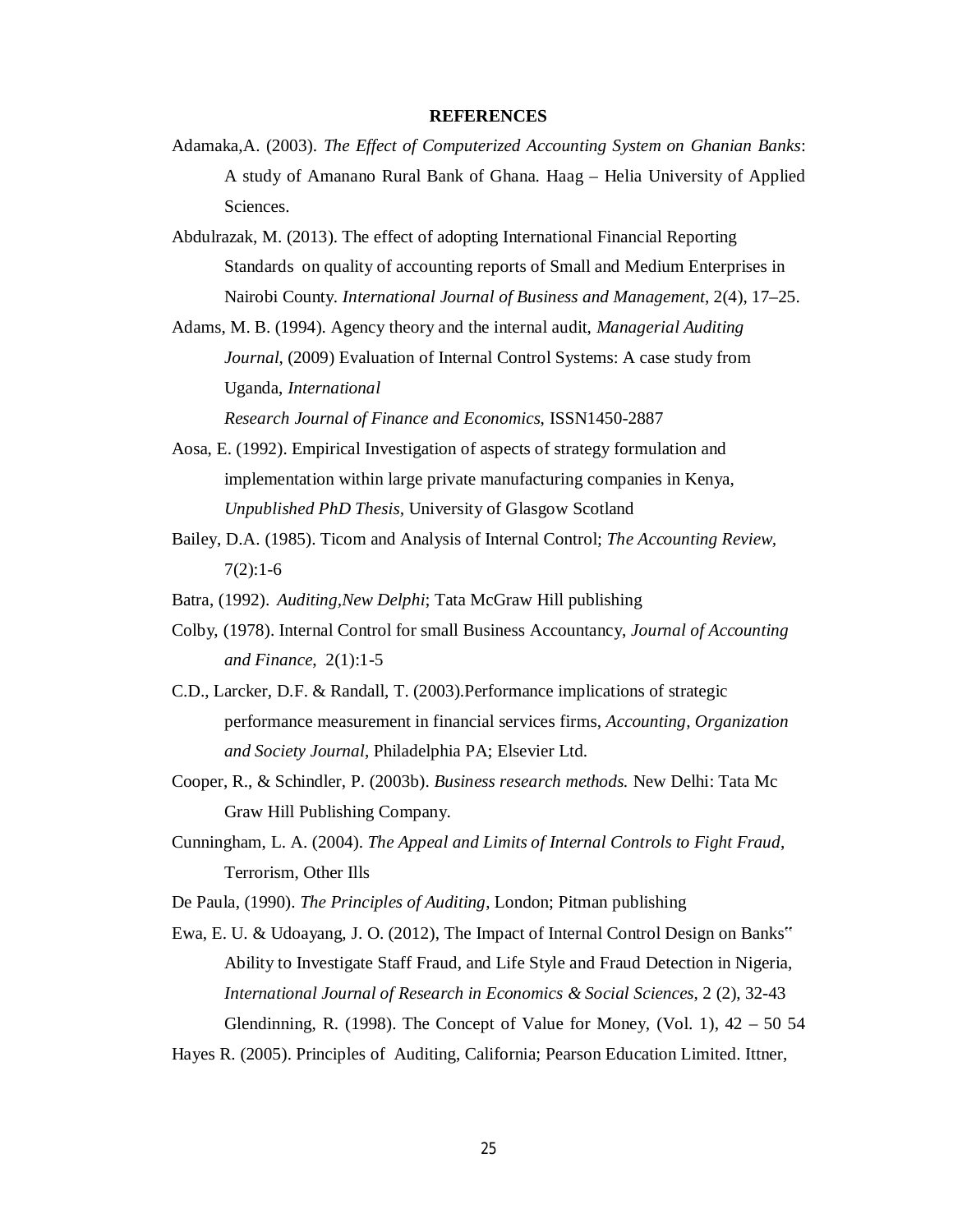Emile, (1997). *Auditing Today, (6th Edition)*, England; Pearson publication.

- Elliot, R. K. (1992). The third wave breaks on the shores of accounting. *Accounting Horizons*, 6 (2), 61-85.
- Ismailjee, A. E. K. (1993). Internal Controls: The case of Nyayo Bus Service Corporation, *AMasters project submitted to University of Nairobi.*
- Fisher, B., & Kenny, R. (2000). Introducing a business information system into an engineering company. *Journal of Information, Knowledge and Systems Management*, 2, 207-221.
- Haigh, T. (2011). The history of Information Technology. *Annual review of information science and technology,* 45, 32-40.
- Hunton, J. E. (2002). Blending information and communication technology with accounting research. *Accounting Horizons*, 16(1), 55-67.
- Imeokparia, L. (2013). Information Technology and financial reporting by Deposit Money Bank in Nigeria.An Empirical Study. *Research Journal of Finance and Accounting,* 4 (11), 39-47
- Internationa Accounting Standards Board (2010). *International Financial Reporting Standards:*London.UK.
- International Accounting Standards Committee. (2004).*Framework for the Preparation and Presentation of Financial Statement.*
- International Accounting Standards Committee. (2000). *Framework for the Preparation and Presentation of Financial Statement.*
- International Accounting Standards Committee. (1989). *Framework for the Preparation and Presentation of Financial Statement.*
- Kharuddin, S., Zariyawati, M., Annuar, M.N., (2010). Information system and firms' performance: The case of Malaysian Small medium enterprises. *International Business Research,* 3(4), 42-53.

Kopplin, J (2002). *An Illustrated History Of Computers*: Wikipedia Maseno University website, 2011.

- Lin, W., Hwang & Becker, J. (2003). A fuzzy neural network for assessing the risk of fraudulent financial reporting. *Managerial Auditing Journal*, 18 (8), 657-665.
- Mawanda S. P (2008). Effects of internal control systems on financial performance in an Institution of higher learning in Uganda, *a postgraduate dissertation;* Uganda Marytrs University.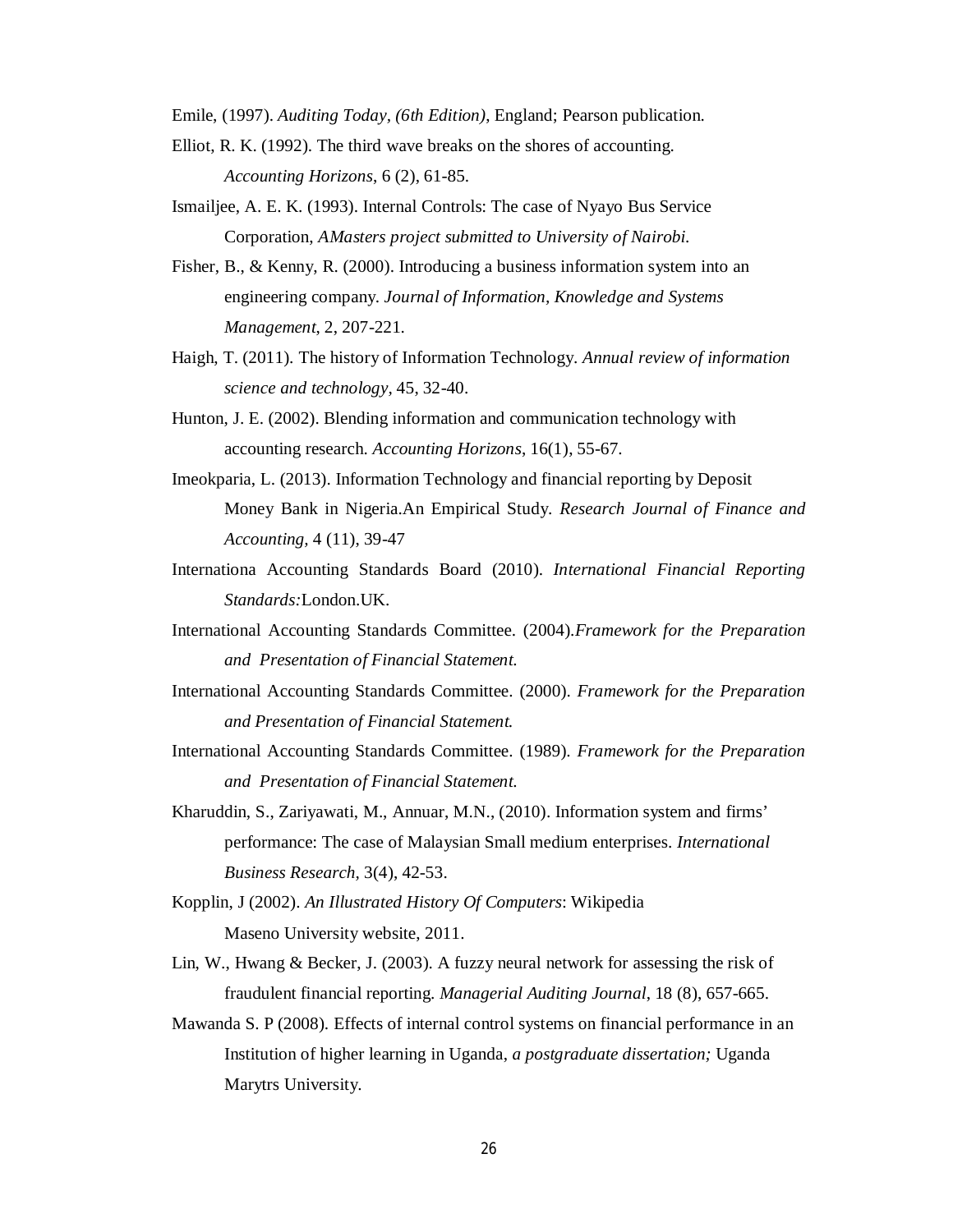- Mugenda, O and Mugenda G. (2003) *Research Methods: Quantitative and Qualitative Approach*. ACTS Press. Nairobi
- Mutai, B. (2014). The effect of adoption of International Financial Reporting Standards on quality of financial reporting by companies listed at Nairobi Securities Exchange. *Journal of Emerging Issues in Economics, Finance and Banking (JEIEFB*), 2(4), 37–43.
- Neocleous, M. (2000). Social police and mechanisms of prevention. *British Journal of Criminology*, 40: 710-26.
- Oluoch, O. (2014). Demographic diversity in top management team, corporate voluntary disclosure, discretionary accounting choices and financial reporting quality in commercial state corporations in Kenya. *International Journal of Business and Management, 2(3), 25–30.*
- Patrick, O.G et al (2013). *The adoption of Information and Communication Technology in the Public Sector: A study of the Financial Management in the Ghana Education Service*. International Journal of Scientific and Technology Research.2  $(12)$ .
- Peterson, M. (2010). *Modeling the effects of e-commerce adoption on Business Process Management.* UON
- Porter, M. E. (1980). *Competitive Strategy: Techniques for analyzing industries and competitors.* New York: The Free Press.
- Rono, E. (2006). Effectiveness of the internal control system in management of finances in public universities in Kenya. *A masters project submitted to Egerton University.*
- Sanders, Lewis and Thornhill (2007). *Research method for beginners Students*. England: Pearson Education Ltd.
- Sogut, O (2014). *The effect of computerized accounting systems on the quality of financial reports of NGO's in Nairobi Kenya.* UON.
- Tam, K. & Kiang, M. (1992). Managerial applications of neural networks: the case of bank failure prediction, *Management Science*, 38, No. 7, July, 926–947.
- Jensen, M. C. Meckling, W. H. (1976). *Theory of the firm: Managerial behavior*, agency costs, and ownership Structure
- Jones, M. J. (2008). Internal control, accountability and corporate governance: Medievaland modern Britain compared. *Accounting, Auditing & Accountability Journal*, 7: 1052 – 1075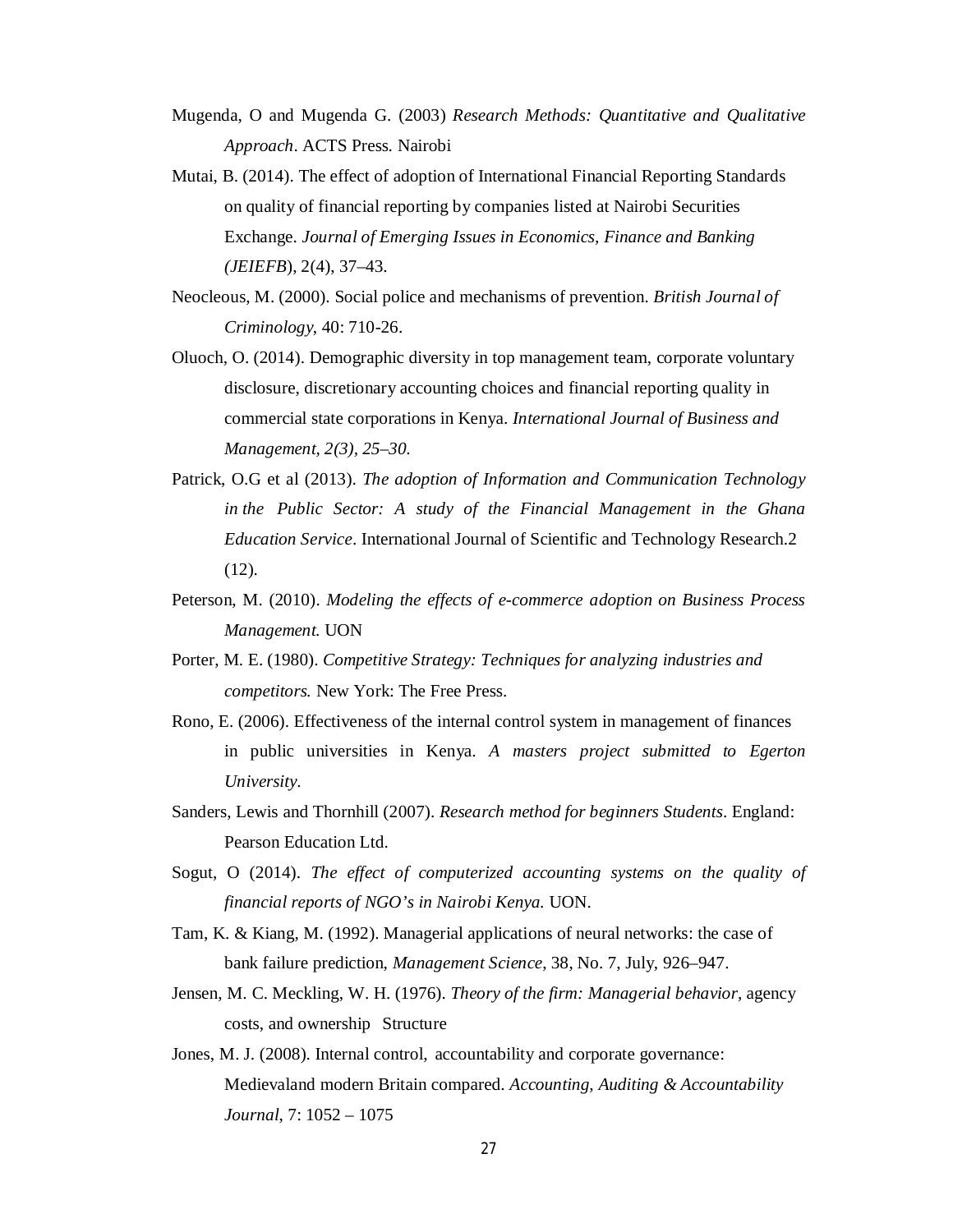Kantarelis, D. (2007). *Theories of the Firm, Kenya Financial Sector Stability Report*, 2010. Krishnan, J. (2005). Audit committee quality and internal control: An Empirical Analysis.*The Accounting Review* Manasseh,

P. N., (2007). *Principles of auditing. Nairobi*: McMore Accounting Books.

- Mawanda, S. P., (2008). Effects of internal control systems on financial performance in an institutionof higher learning in Uganda: A case of Uganda Martyrs University, *Unpublished thesis*, Uganda Matyrs University
- Millichamp, A.H. (1999). *Auditing*, (7th edition), London Olumbe, C. O. (2012). The relationship between internal controls and corporate Governance in commercial banks in Kenya*, Unpublished thesis*, University of Nairobi
- Reid, K., & Ashelby, T. (2002). The Swansea Internal Quality Audit Processes Quality Assurance in Education
- Saleemi, N.A (1989). *Auditing Simplified, (6th Edition),* Nairobi; N.A Saleemi publishers.
- Spicer, R. & Peglar (1978). *Principles of Auditing, New Delphi*; Tata McGraw Hill publishing company.
- Treba. L. M. (2003). Evaluating internal controls: control self-assessment in Government, *Journal of Finance and Accountin*g, 4(3); 55-67
- Wainaina, S. W. (2011). An Evaluation of the Internal Control Function: The Case of Kenya Polytechnic University College, *Unpublished MBA Thesis*, University of Nairobi, Kenya
- Wee, Goh, B. (2009). Audit committees, board of directors, and remediation of material weaknesses in internal control. *Contemporary Accounting Research*, 26 (2), 549- 579 Woolf

Zimmerman J. L. (1995): *Accounting for decision-making and control*, Chicago: Irwin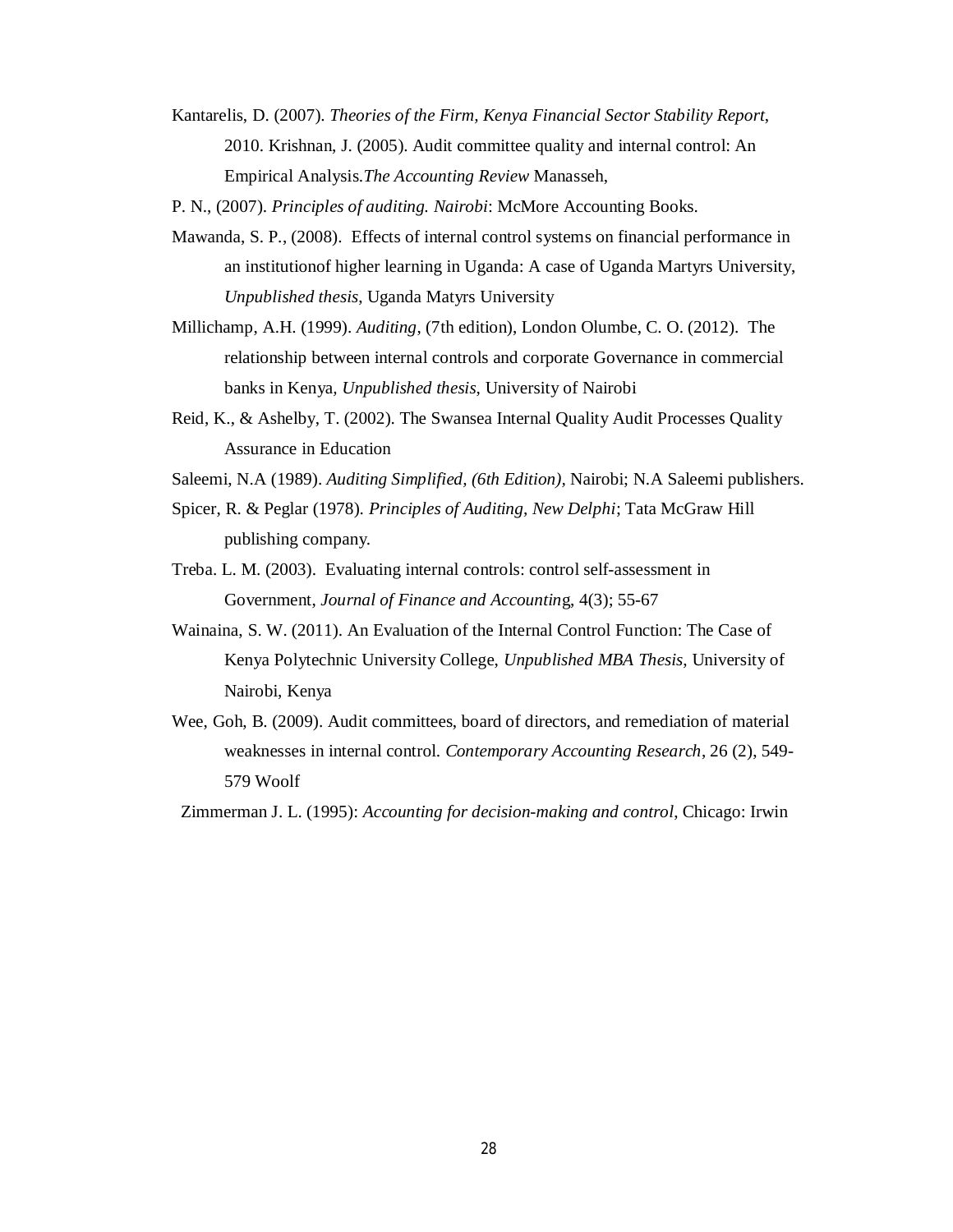### **APPENDICES**

#### **Appendix I: Introductory Letter**

Department of Accounting and Finance School of Business and Economics Maseno University P.O.BOX 333-10100, Maseno/Kenya

Dear Sir/Madam,

### **RE:REQUEST FOR RESEARCH DATA**

I am a master's student at Maseno University –Homa Bay Campus pursuing a course leading to award of master's in Business Administration in Partial fulfillment of the requirements of this course;I am conducting a study on the effect of internal control systems on financial performance of SDA churches in West Kenya Union Conference,Kenya.I therefore kindly request you to assist by completing the attached questionairs to the best of your knowledge.

The information required is purely of academic purposes and will be treated with a lot of confidentiality.Acopy of the findings of this study will be made to you upon your request.

Thanks for your cooperation.

Yours faithfully

Name Nicodemus Oyugi Okoth

Signature…………………….. Date…………………………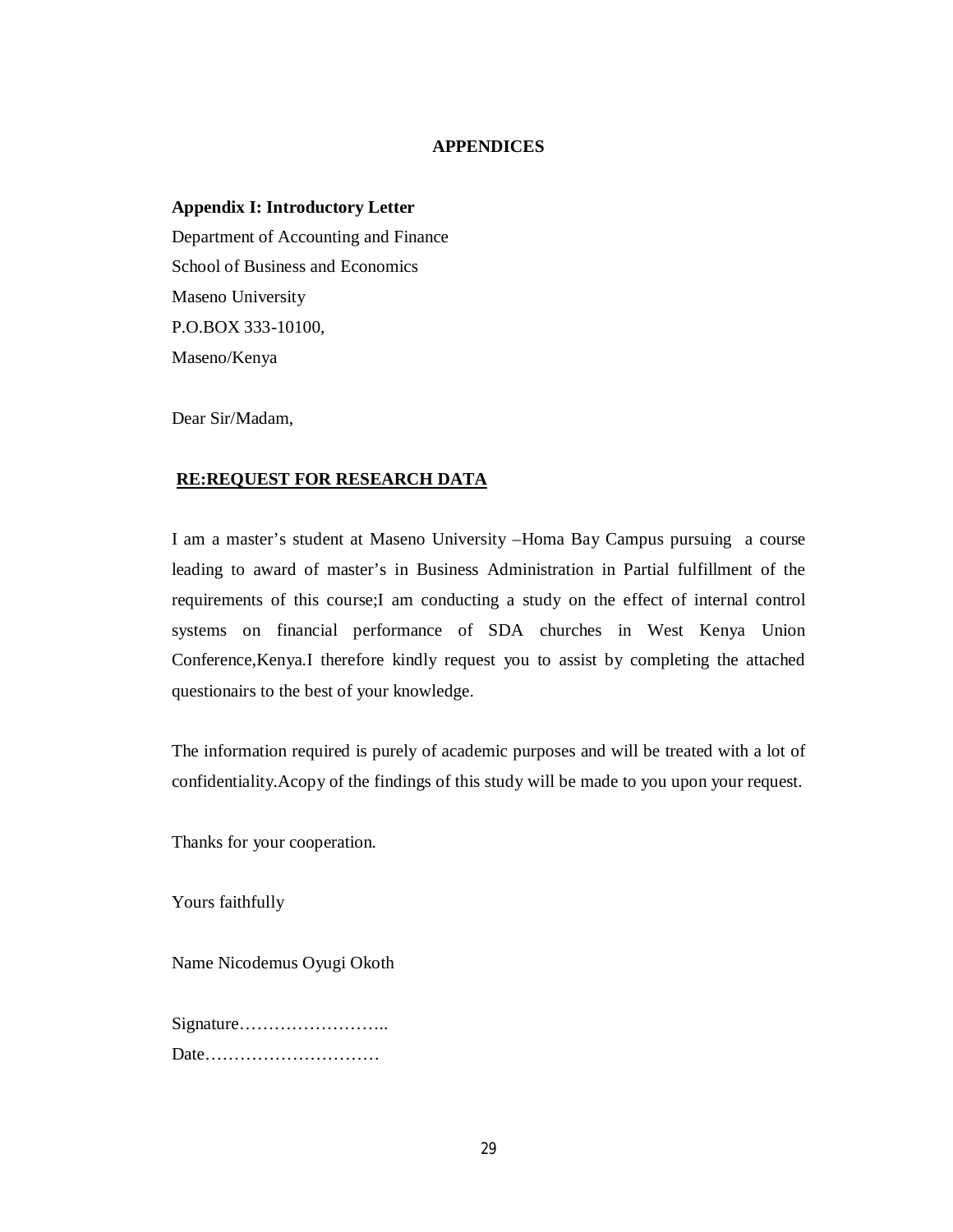### **Appendix II: Letter to the Respondents**

### **Dear Respondent,**

### **RE: REQUEST TO FILL THE ATTACHED QUESTIONNAIRE.**

I am Nicodemus Oyugi Okoth a student of Maseno University, pursuing a master's degree in Business Administration[Finance option]undertaking this research project' "EFFECTS OF INTERNAL CONTROLS ON FINACIAL PERFORMANCE OF SDA CHURCHES IN KENYA"

All information given in this questionnaire will be treated with utmost confidentiality and will be used for academic purpose only.

Any help is fully appreciated, thank you in advance.

**Yours faithfully,**

**Nicodemus oyugi okoth MBA/BE/6001/2015 c/o Maseno University**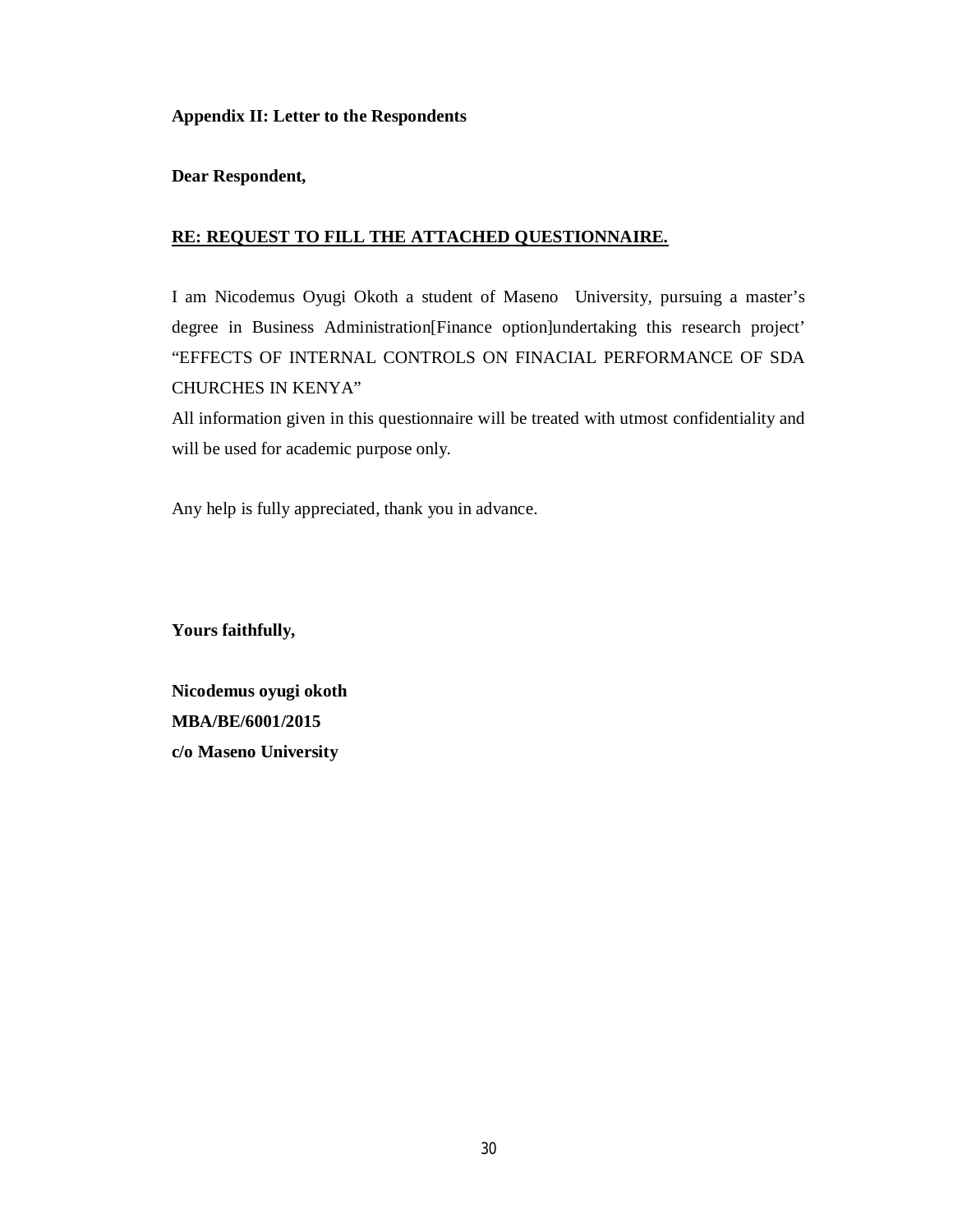### **Instruction:Tick or Write in the space provided**

**Section A**

2.Gender:

a)Female b)Male

3.Age in years:

a)below 25 years\_( b)25-30 Years \_ ©36-40 years\_\_ (d)40-45Years\_\_\_ (e)46 Years and above------

- When was the organization established ?----------------------------
- Location of the Organization -------------------------------
- The number of the employees in the organization------------------

### **SECTION B**

**INSTRUCTIONS:**Tick the summated scale column in the way you feel the internal control systems has influence on financial performance

1.Has the review og governace process influenced the financial performace in anyway?

- Reviewing of the tone at the top  $1 \quad 2 \quad 3 \quad 4 \quad 5$
- Reviewing of flow of information 1 2 3 4 5
- Review of documentation of policies and procedure 1 2 3 4 5

On the scale:1-very little;2-little;3 moderately;4 large;5 Very large

2.Has the asset verification,existence,and custody affected financial performance?

- The process of acquisition passes through the tendering committee 12345
- The cost effectiveness is looked at before acquisition 1 2 3 4 5
- Assets are in good custody and accounted for 1 2 3 4 5
- Does the organization has asset register 1 2 3 4 5

On the scale:1-very little;2-little;3 moderately;4 large;5 Very large

3.Has the budgetary controls put in place influenced the financial performance?

- Do you review your expenditure in line with budget 1 2 3 4 5
- Do you operate within your budgeted line 1 2 3 4 5
- Do management seek solutions on how to cut down overexpenditures 1 2 3 4 5

On the scale:1-very little;2-little;3 moderately;4 large;5 Very large 1 2 3 4 5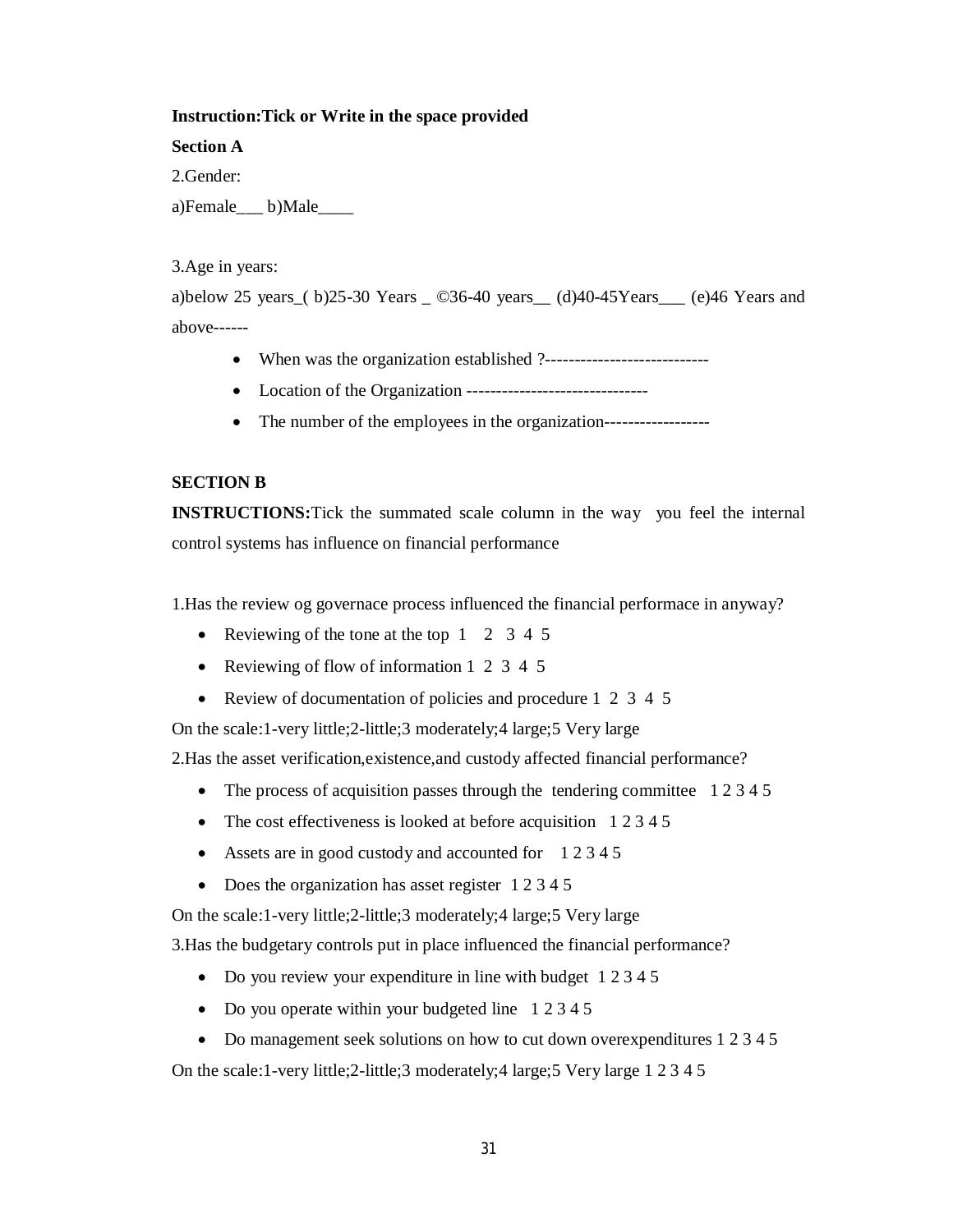| $\overline{NO}$ | <b>DEPARTMENTS</b> | <b>PROJECT</b> | <b>STATUS</b> |  |
|-----------------|--------------------|----------------|---------------|--|
|                 |                    | <b>NAMES</b>   |               |  |
|                 |                    |                |               |  |
|                 |                    |                |               |  |
|                 |                    |                |               |  |
|                 |                    |                |               |  |
|                 |                    |                |               |  |
|                 |                    |                |               |  |
|                 |                    |                |               |  |
|                 |                    |                |               |  |
|                 |                    |                |               |  |
|                 |                    |                |               |  |
|                 |                    |                |               |  |
|                 |                    |                |               |  |
|                 |                    |                |               |  |
|                 |                    |                |               |  |
|                 |                    |                |               |  |
|                 |                    |                |               |  |
|                 |                    |                |               |  |
|                 |                    |                |               |  |
|                 |                    |                |               |  |

## **Appendix III: Observation Checklist**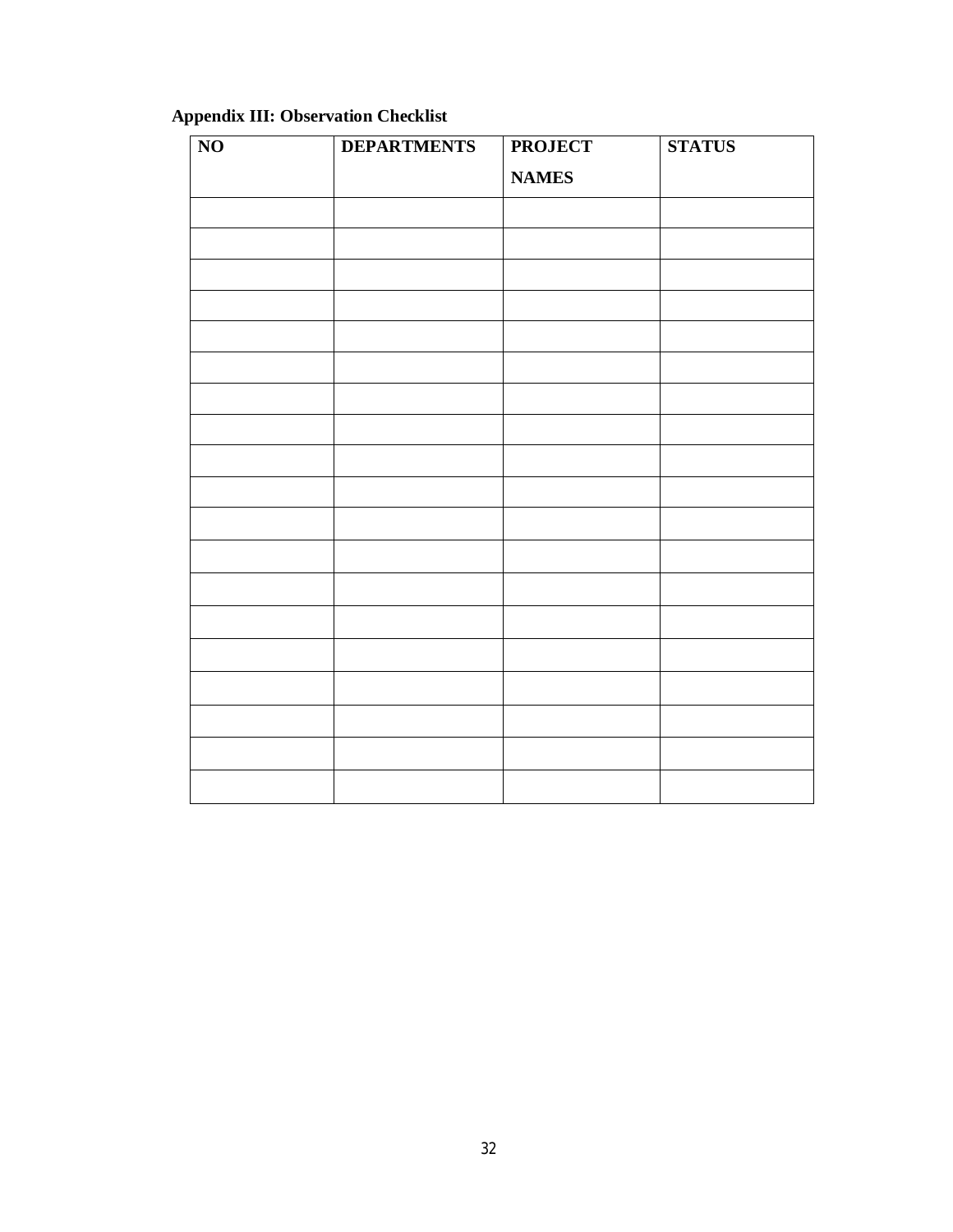## **Appendix IV: Interview Schedule**

| NO             | <b>INTERVIEWEE</b>      | <b>DATE</b> | <b>REMARK</b> |
|----------------|-------------------------|-------------|---------------|
|                |                         |             |               |
|                | <b>EXECUTIVE</b>        |             |               |
|                | <b>DIRECTOR</b>         |             |               |
| 2              | <b>SENIOR</b>           |             |               |
|                | <b>ACCOUNTANT</b>       |             |               |
| 3              | <b>CONFERENCE</b>       |             |               |
|                | <b>INTERNAL AUDITOR</b> |             |               |
| $\overline{4}$ | HUMAN-RESOURCE          |             |               |
|                | PERSONNEL               |             |               |
| 5              | <b>ACCOUNTANT-IN</b>    |             |               |
|                | <b>CHARGE OF ASSETS</b> |             |               |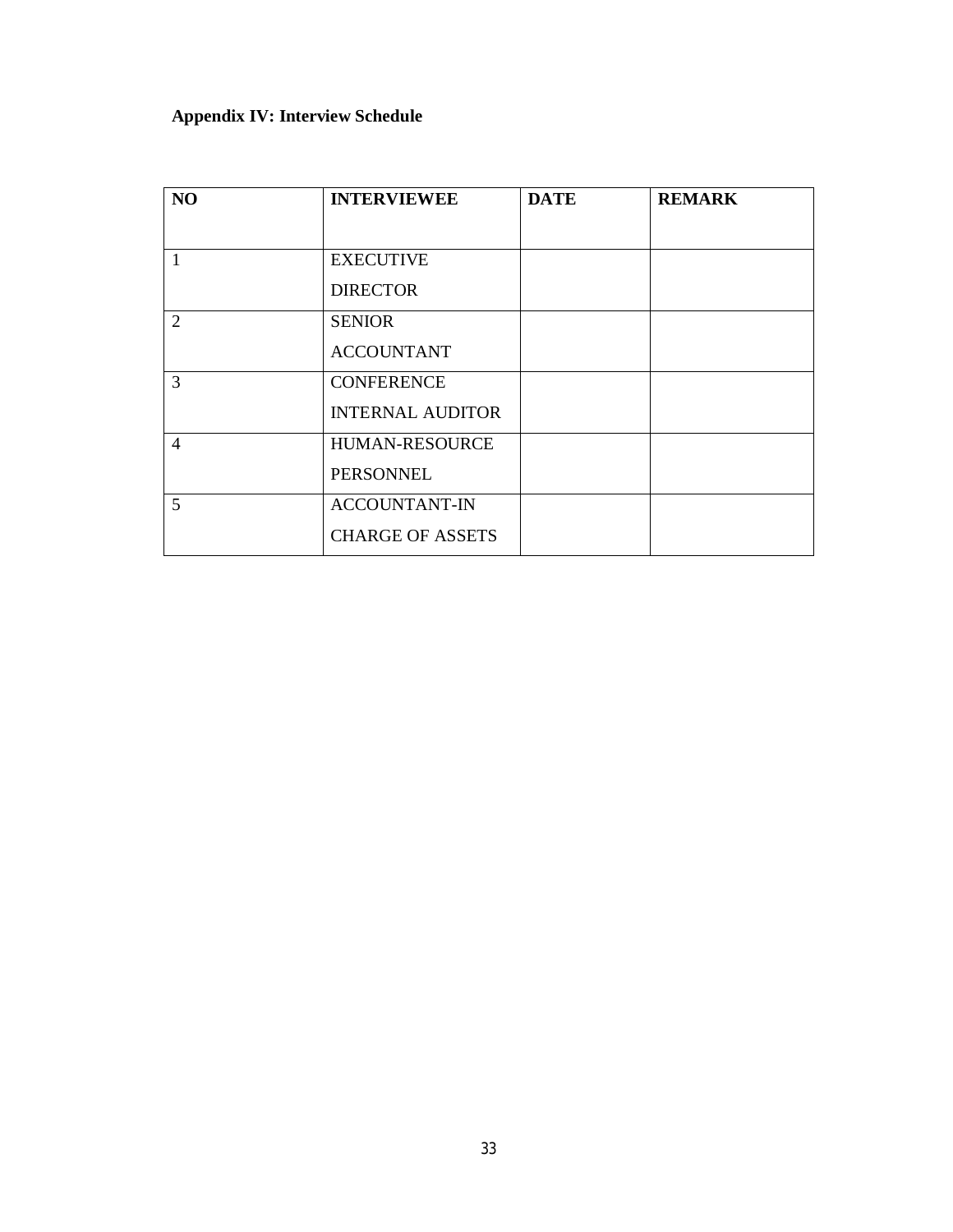## **Appendix V: Research Plan**

| <b>Activity</b>                  |  |  |  |
|----------------------------------|--|--|--|
| review<br>of<br>Searching<br>and |  |  |  |
| research topic                   |  |  |  |
| Understanding the pilot study    |  |  |  |
| Field work                       |  |  |  |
| Data collection                  |  |  |  |
| Analysis of data collected       |  |  |  |
| Report writing and submission    |  |  |  |